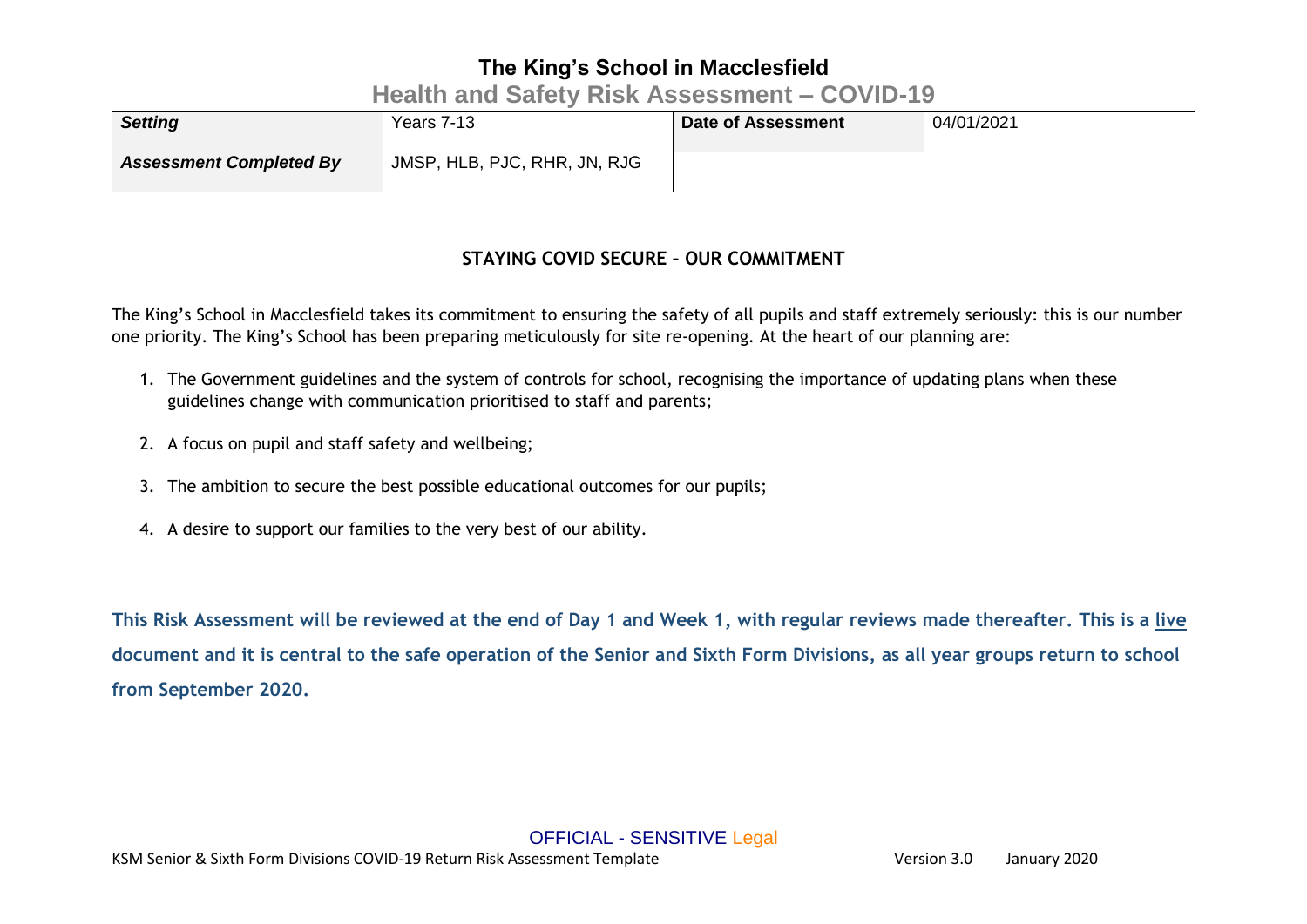### **Health and Safety Risk Assessment – COVID-19**

**The Government's system of controls (listed below) informs all of our safety measures and planning and is found in the following guidance document which also informs our risk assessment:** [https://www.gov.uk/government/publications/actions-for-schools-during](https://www.gov.uk/government/publications/actions-for-schools-during-the-coronavirus-outbreak/guidance-for-full-opening-schools)[the-coronavirus-outbreak/guidance-for-full-opening-schools](https://www.gov.uk/government/publications/actions-for-schools-during-the-coronavirus-outbreak/guidance-for-full-opening-schools)

The system of controls is the set of actions schools must take. They are grouped into 'prevention' and 'response to any infection' and are outlined in more detail in the sections below.

#### **Prevention:**

- 1. Minimise contact with individuals who are unwell by ensuring that those who have coronavirus (COVID-19) symptoms, or who have someone in their household who does, do not attend school.
- 2. Clean hands thoroughly, more often than usual.
- 3. Ensure good respiratory hygiene by promoting the 'catch it, bin it, kill it' approach.
- 4. Introduce enhanced cleaning, including cleaning frequently touched surfaces often, using standard products such as detergents and bleach.
- 5. Minimise contact between individuals and maintain social distancing wherever possible.
- 6. Where necessary, wear appropriate personal protective equipment (PPE).

#### **Numbers 1 to 4 must be in place in all schools, all the time.**

Number 5 must be properly considered and schools must put in place measures that suit their particular circumstances. Number 6 applies in specific circumstances.

#### **Response to any infection:**

- 7. Engage with the NHS Test and Trace process.
- 8. Manage confirmed cases of coronavirus (COVID-19) amongst the school community.
- 9. Contain any outbreak by following local health protection team advice.

Numbers 7 to 9 must be followed in every case where they are relevant.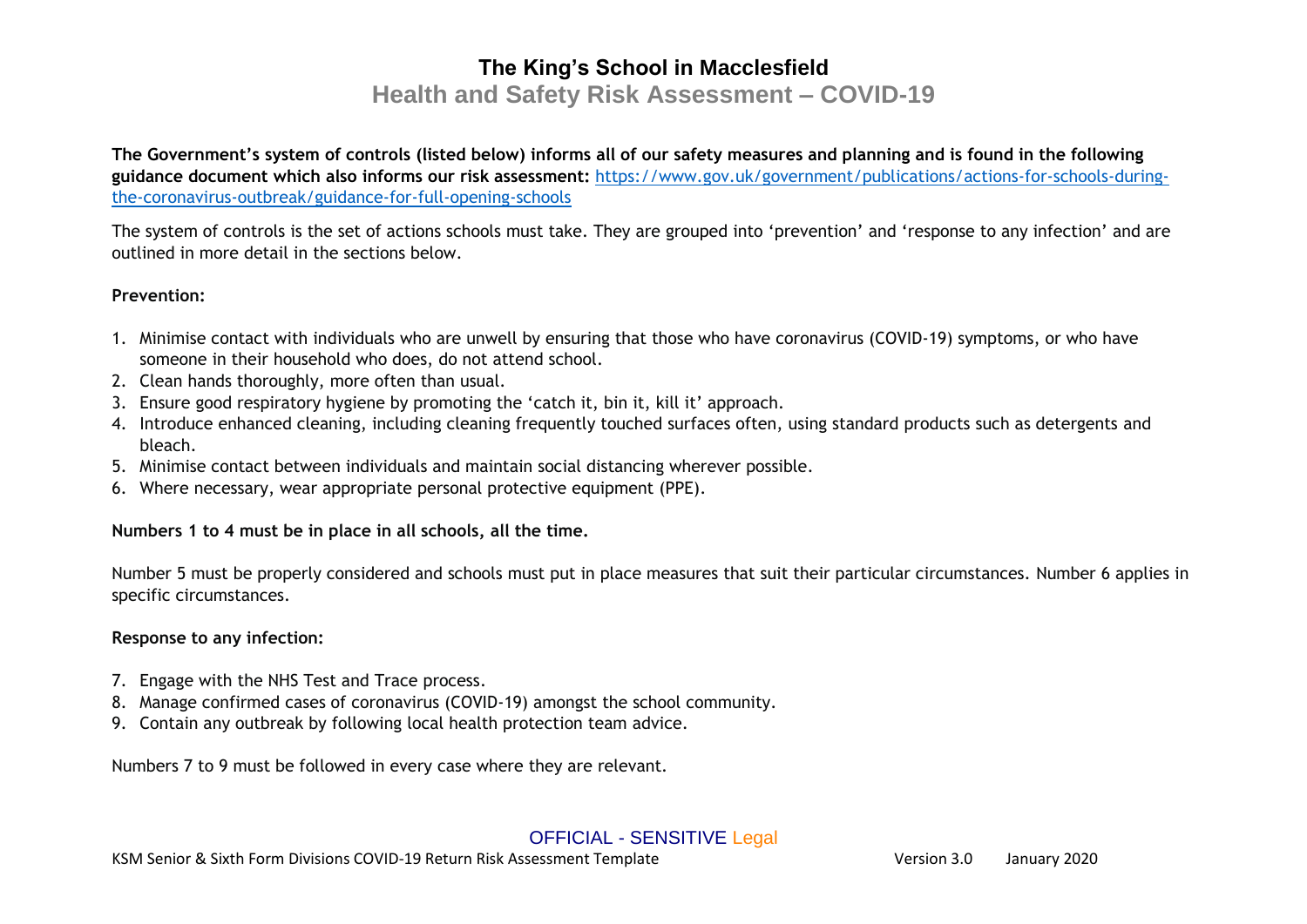**Health and Safety Risk Assessment – COVID-19**

#### **Our Employees**

| Ref | <b>Control Measure</b>                                                                                                                                                                                                                                                                                                                                                                                                                                                                                                                                                                                                                                                                         | <b>Yes</b>  | <b>No</b> | N/A | <b>Actions Taken</b>                                                                                                                                                                                                                                                                                                                                                                                                                       |
|-----|------------------------------------------------------------------------------------------------------------------------------------------------------------------------------------------------------------------------------------------------------------------------------------------------------------------------------------------------------------------------------------------------------------------------------------------------------------------------------------------------------------------------------------------------------------------------------------------------------------------------------------------------------------------------------------------------|-------------|-----------|-----|--------------------------------------------------------------------------------------------------------------------------------------------------------------------------------------------------------------------------------------------------------------------------------------------------------------------------------------------------------------------------------------------------------------------------------------------|
|     |                                                                                                                                                                                                                                                                                                                                                                                                                                                                                                                                                                                                                                                                                                |             |           |     | <b>Details / Further Information</b>                                                                                                                                                                                                                                                                                                                                                                                                       |
| 01  | All Clinically Extremely Vulnerable (formerly shielding)<br>employees are required to complete an individual risk<br>assessment with the school prior to return to site                                                                                                                                                                                                                                                                                                                                                                                                                                                                                                                        | $\boxtimes$ |           |     | HR and school nurse to contact staff to undertake personalised<br>risk assessments and implement any agreed measures<br>RAs have been updated in light of new guidance for second<br>lockdown and option to work from home<br>Whole staff surveys carried out at intervals to capture uo-to-<br>date status of all vulnerable/CEV staff                                                                                                    |
| 02  | All employees who live with a person who is Clinically<br>Extremely Vulnerable (formerly shielding) must ensure they<br>strictly follow the measures in force on site to keep all<br>employees safe. Individual risk assessments may be<br>requested if desired.<br>Pregnant and clinically vulnerable members of staff can<br>attend the workplace under updated Government guidance<br>and should strictly follow the measures in force on site.<br>They may also request an individual risk assessment.<br>Further information can be found at:<br>https://www.gov.uk/government/publications/actions-for-<br>schools-during-the-coronavirus-outbreak/guidance-for-full-<br>opening-schools | $\boxtimes$ |           |     | Risk assessments to be circulated to all staff and all staff<br>trained on COVID safety measures on return to site.<br>Designated staff to complete individual risk assessments if<br>requested and to advise accordingly.<br>Senior staff to monitor Government guidance for any updates<br>on vulnerable members of staff.                                                                                                               |
| 03  | All employees, themselves or persons within their<br>household who have COVID-19 symptoms, should self-<br>isolate, not attend school/setting and should liaise with NHS<br>services to get tested.<br>Staff who become unwell with COVID symptoms during the<br>school day should go home. Staff should also self-isolate if<br>any member of their household develops symptoms.<br>The school will liaise with the Local Health Protection Team<br>(https://www.gov.uk/guidance/contacts-phe-health-                                                                                                                                                                                         | $\boxtimes$ |           |     | All staff have been advised of proper procedures regarding<br>symptoms or suspected illness.<br><b>Policy Updates</b><br>In response to COVID-19, the school has written a specific<br>Medical Guidance and Procedure document.<br>School nurses have been briefed on how to respond to staff<br>taken ill at school.<br>Regular reminders are sent to staff to ensure compliance with<br>guidance and advise of access to prioity testing |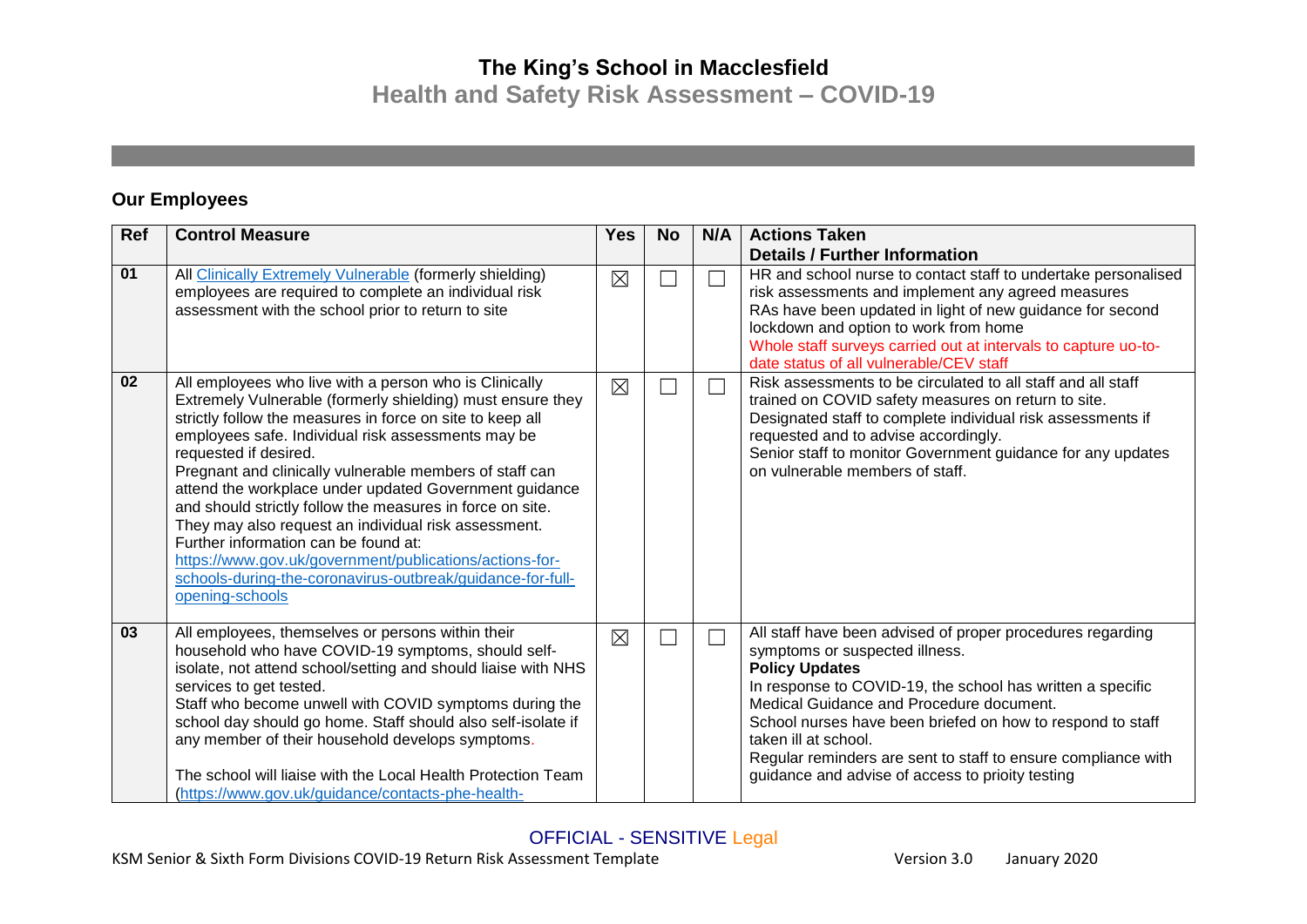**Health and Safety Risk Assessment – COVID-19**

|    | protection-teams#cheshire-and-merseyside-hpt) and Public<br><b>Health England</b><br>(https://www.gov.uk/government/organisations/public-<br>health-england) in the event of an outbreak.                                                                                                         |             |  | On-site lateral flow testing provided weekly from 4.1.21 in line<br>with government guidelines and an additional specific RA in<br>place for testing arrangements. Close contacts of a case may<br>remain in school if tested negative daily.                                                               |
|----|---------------------------------------------------------------------------------------------------------------------------------------------------------------------------------------------------------------------------------------------------------------------------------------------------|-------------|--|-------------------------------------------------------------------------------------------------------------------------------------------------------------------------------------------------------------------------------------------------------------------------------------------------------------|
| 04 | Members of staff from Black, Asian and Minority Ethnic<br>communities (BAME) to seek further guidance if required<br>alongside their individual inclusion assessment.                                                                                                                             | ⊠           |  | BAME members of staff should ensure strict compliance to all<br>safety measures and may seek an individual risk assessment<br>in addition to their inclusion assessment                                                                                                                                     |
| 05 | Staff wellbeing to continue to be monitored regularly so as<br>to support physical and mental health and wellbeing. Staff<br>will be made aware of Government advice on mental health<br>for teachers: https://www.gov.uk/government/news/extra-<br>mental-health-support-for-pupils-and-teachers | $\boxtimes$ |  | SMT and other colleagues to continue to check in with staff and<br>to maintain contact with those who are isolating, keeping SMT<br>informed.<br>Senior staff to continue to circulate advice and guidance.<br>School counselling has been offered to staff in need and<br>welfare meetings also take place |

#### **Our Pupils**

| <b>Ref</b> | <b>Control Measure</b>                                                                                                                                                                                                                                                                                                                                                                                                                                                                                                                                                                                                                                                                                                                                                                                                                                                                          | Yes. | No. | N/A | <b>Actions Taken</b>                                                                                                                                                                                                                                                                                                                                                                                                                                                                                                                                                                                                                                                                                                                                   |
|------------|-------------------------------------------------------------------------------------------------------------------------------------------------------------------------------------------------------------------------------------------------------------------------------------------------------------------------------------------------------------------------------------------------------------------------------------------------------------------------------------------------------------------------------------------------------------------------------------------------------------------------------------------------------------------------------------------------------------------------------------------------------------------------------------------------------------------------------------------------------------------------------------------------|------|-----|-----|--------------------------------------------------------------------------------------------------------------------------------------------------------------------------------------------------------------------------------------------------------------------------------------------------------------------------------------------------------------------------------------------------------------------------------------------------------------------------------------------------------------------------------------------------------------------------------------------------------------------------------------------------------------------------------------------------------------------------------------------------------|
|            |                                                                                                                                                                                                                                                                                                                                                                                                                                                                                                                                                                                                                                                                                                                                                                                                                                                                                                 |      |     |     | <b>Details / Further Information</b>                                                                                                                                                                                                                                                                                                                                                                                                                                                                                                                                                                                                                                                                                                                   |
| 06         | Clinically Extremely Vulnerable (formerly shielding) pupils<br>are able to attend school from September unless they are<br>self-isolating because they or a household member has<br>COVID symptoms:<br>https://www.gov.uk/government/publications/guidance-on-<br>shielding-and-protecting-extremely-vulnerable-persons-<br>from-covid-19/guidance-on-shielding-and-protecting-<br>extremely-vulnerable-persons-from-covid-19<br>A few pupils formerly shielding who generally remain under<br>the care of a specialist health professional may need to<br>discuss their care with their health professional before<br>returning to school (usually at their next planned clinical<br>appointment). Families to liaise with school nurse in such<br>cases: https://www.rcpch.ac.uk/resources/covid-19-<br>shielding-guidance-children-young-people#children-who-<br>should-be-advised-to-shield | ⊠    |     |     | Parents continue to liaise with school and any pupils who<br>cannot attend because self-isolating (or advised by specialist<br>not to attend) to be supplied with work to complete remotely.<br>Such pupils to be supported by contact with nursing staff and<br>pastoral teams.<br>Pupils attending school to comply with all safety guidance while<br>on site and travelling to and from school.<br>Pupils may choose to wear masks on site if they wish -<br>guidance on safe use of masks to be issued to pupils. All pupils<br>and staff must wear masks in communal areas.<br>School to reassure and encourage parents to send pupils to<br>school in line with second lockdown guidance which allows for<br>these young people to be in school- |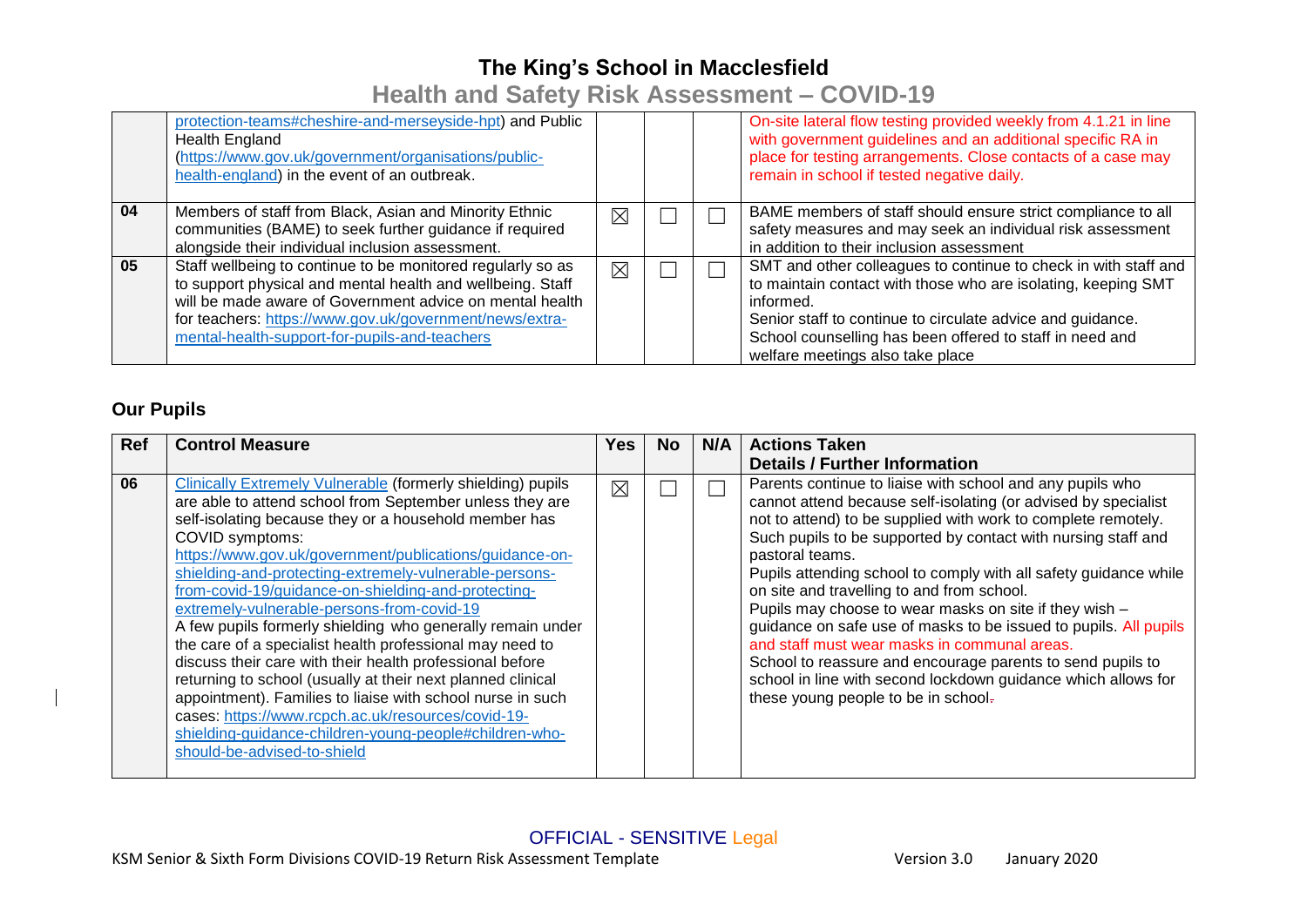**Health and Safety Risk Assessment – COVID-19**

| 07 | All pupils who live with a person who is Clinically Extremely<br>Vulnerable (formerly shielding) should attend school from<br>September and adhere to the safety measures in place in<br>school                                                                                                                         | $\boxtimes$ |        |                          | Pupils to comply with all safety guidelines while on site and<br>travelling to and from school.<br>Pupils from Black, Asian and minority ethnicities (BAME)<br>should seek further advice if required.<br>Additional measures will be discussed with families at greater<br>risk and agreed upon before being communicated with staff.<br>Pupils may choose to wear masks in classrooms if they wish -<br>guidance on safe use of masks issued to pupils                                                                                                 |
|----|-------------------------------------------------------------------------------------------------------------------------------------------------------------------------------------------------------------------------------------------------------------------------------------------------------------------------|-------------|--------|--------------------------|----------------------------------------------------------------------------------------------------------------------------------------------------------------------------------------------------------------------------------------------------------------------------------------------------------------------------------------------------------------------------------------------------------------------------------------------------------------------------------------------------------------------------------------------------------|
| 08 | All pupils or persons within their household that have<br>COVID-19 symptoms should not attend school/setting and<br>must seek testing promptly, communicating results to<br>school.<br>From 4.1.21, lateral flow testing will be undertaken on site<br>for all asymptomatic pupils in line with government<br>guidance. | $\boxtimes$ |        | $\overline{\phantom{0}}$ | This guidance to be circulated to parents and reiterated in new<br>communications and such communications have made it clear<br>that any persons exhibiting any of the reported symptoms must<br>not attend school.<br>Reminders are regularly circulated to parents via weekly<br>bulletin<br>Pupils invited to take advantage of lateral flow testing in school<br>from 4.1.21 in line with government guidance. See additional<br>testing Risk Assessment. Close contacts of a case who test<br>negative may stay in school if tested negative daily. |
| 09 | We provide online/distance learning for pupils who are not<br>in school/setting because they are isolating in line with<br>Government guidance or specialist advice                                                                                                                                                     | $\boxtimes$ |        |                          | We will make work available to pupils who are unable to attend<br>due to COVID symptoms/self-isolating by continuing to use<br>online systems as appropriate. Pupils can avoid self-isolation if<br>asymptomatic and testing negative each day on site.<br>Daily register of isolating pupils is circulated to ensure rapid<br>response and allow work to be set as appropriate<br>In the event of remote learning/school closure, tutors will<br>monitor attendance carefully and deliver pastoral<br>care/wellbeing materials in form time.            |
| 10 | Some pupils with SEND (whether with education, health<br>and care plans or on SEN support) may need specific help<br>and preparation for the changes to routine, so our SENCO,<br>TAs and teachers will continue to plan to meet these needs                                                                            | $\boxtimes$ | $\Box$ | $\overline{\phantom{0}}$ | Continue to monitor ECHP pupils and other SEND pupils<br>(under leadership of SENCO and DSL) and to hold discussions<br>with pupils/parents to address any emerging needs                                                                                                                                                                                                                                                                                                                                                                                |
| 11 | Staff continue to monitor well-being and mental health of all<br>pupils using pastoral structures and CPOMS for<br>safeguarding issues.                                                                                                                                                                                 | $\boxtimes$ | $\Box$ | ┐                        | Pastoral Teams/designated staff to circulate support materials<br>regularly and DSL to continue regular updates on safeguarding                                                                                                                                                                                                                                                                                                                                                                                                                          |
| 12 | All pupils in school/setting are required to be in a 'bubble'<br>which limits contact numbers. This rule will be applied to all                                                                                                                                                                                         | $\boxtimes$ |        |                          | Year group 'Bubbles' have been organised to limit contact<br>numbers between year groups and so that pupils work together                                                                                                                                                                                                                                                                                                                                                                                                                                |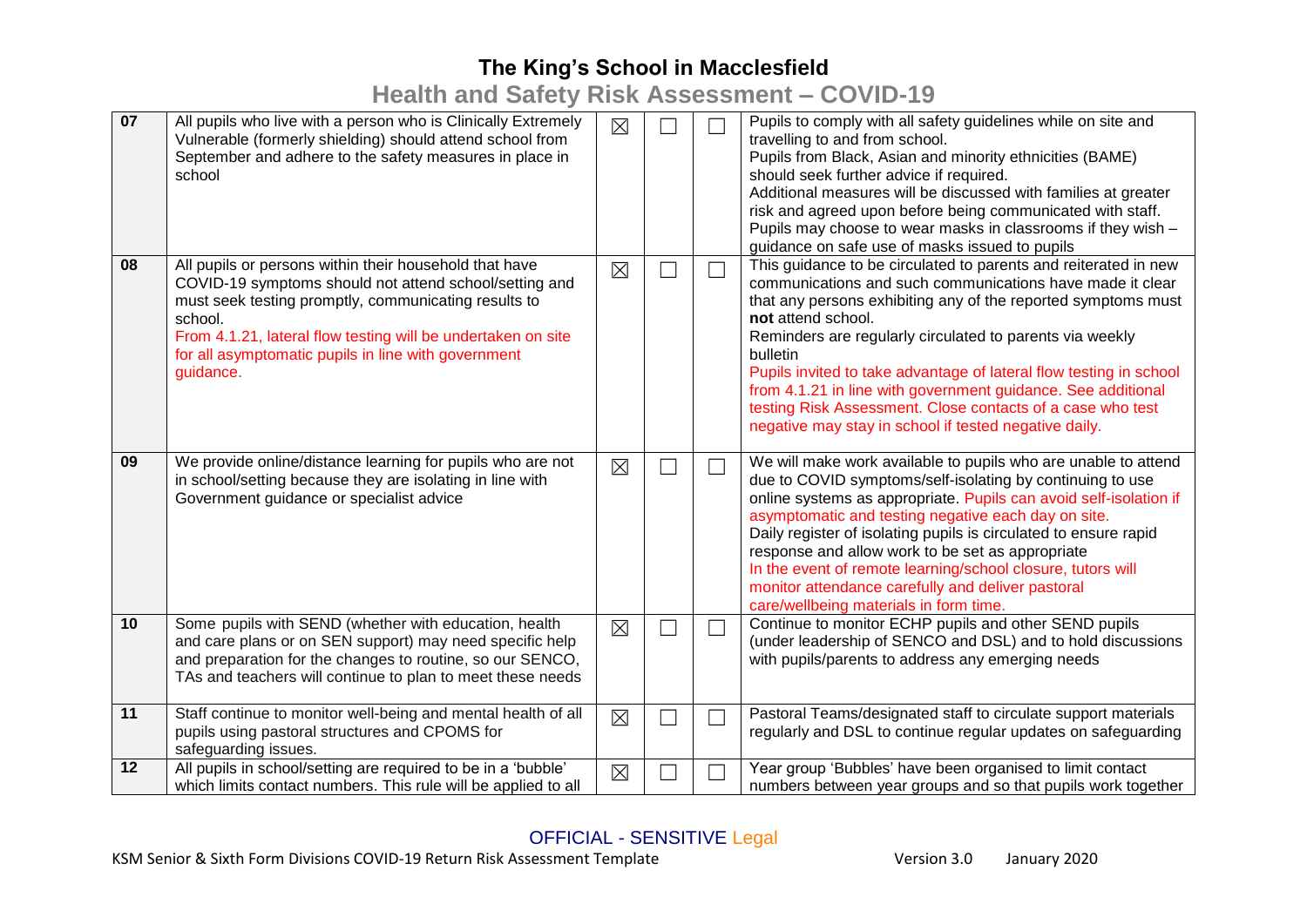# **Health and Safety Risk Assessment – COVID-19**

| activities in school including after school activities and |  | with a single teacher in each lesson. A TA may also be present      |
|------------------------------------------------------------|--|---------------------------------------------------------------------|
| clubs. Some activities will take place remotely where a    |  | if allocated to work with a particular child. An additional team of |
| cross-year group format is desirable.                      |  | staff will support at break times. In line with Government          |
|                                                            |  | guidance, bubbles in Years 7-13 consist of year groups in order     |
|                                                            |  | to allow for setting and subject options for pupils.                |
|                                                            |  | After school provision will be provided until 6.00 pm in year       |
|                                                            |  | group bubbles with prior written request from parents and           |
|                                                            |  | where essential. Staff will supervise each bubble.                  |

#### **Our School**

|            | <b>Capacity, Access and Egress</b>                                                                                                                                                                                                          |      |     |     |                                                                                                                                                                                                                                                                                                                                                            |
|------------|---------------------------------------------------------------------------------------------------------------------------------------------------------------------------------------------------------------------------------------------|------|-----|-----|------------------------------------------------------------------------------------------------------------------------------------------------------------------------------------------------------------------------------------------------------------------------------------------------------------------------------------------------------------|
| <b>Ref</b> | <b>Control Measure</b>                                                                                                                                                                                                                      | Yes. | No. | N/A | <b>Actions Taken</b><br><b>Details / Further Information</b>                                                                                                                                                                                                                                                                                               |
| 13         | Designated Entrance and Exit Points to the Building (for<br>each cohort of pupils).                                                                                                                                                         | ⊠    |     |     | Detailed instructions will be shared with staff, pupils and<br>parents. The new site allows for individual entrances for each<br>cohort. Staff rota has been established to supervise pupils.<br>Pupils told they will not be allowed into buildings before 8.30<br>am and only when given permission by staff (e.g. if wet weather<br>arrangements apply) |
| 14         | Increased number of Entrance and Exit Points to the<br>Building (external teaching room doors should be used<br>where possible).<br>Biometric (thumbprint) finger pads will not be used. Doors<br>will be open to allow access when needed. | ⊠    |     |     | Adjustments have been made. Detailed instructions will be<br>provided to pupils and parents. Staff will be trained prior to<br>September opening.                                                                                                                                                                                                          |
| 15         | Develop, share and display drop off/collection protocols                                                                                                                                                                                    | ⊠    |     |     | All information to be clearly explained to staff, pupils and<br>parents. Pupils will enter the building according to a rota and<br>supervised by staff.                                                                                                                                                                                                    |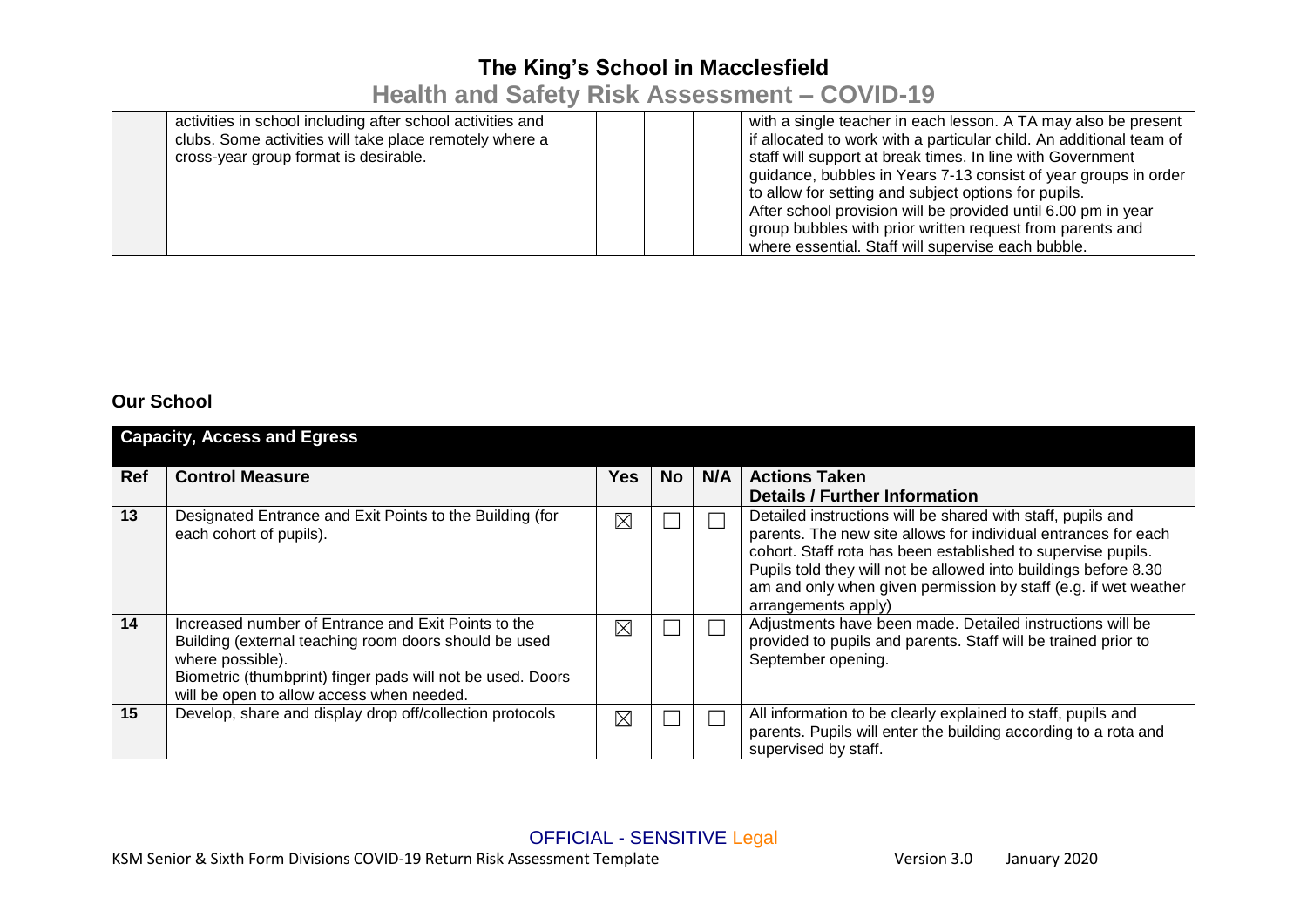**Health and Safety Risk Assessment – COVID-19**

|    |                                                                                                                                                                                                                                                                     |             |        | Marked areas to go to immediately on arrival have been<br>designated for each year group with poor weather indoor<br>alternatives identified.<br>A plan for staggered departure from school has been made and<br>will be shared with staff, pupils and parents.<br>Enhanced duty by SMT and staff is in place.<br>After school care will only be available where its use is strictly<br>necessary. Specific zones have been allocated for each bubble<br>and parents asked to notify school if they need to use this<br>provision.<br>Specific drop-off and collection arrangements made for pupil<br>testing from 4.1.21 and communicated to parents                                                                                                                                                                                                                                                                                                                      |
|----|---------------------------------------------------------------------------------------------------------------------------------------------------------------------------------------------------------------------------------------------------------------------|-------------|--------|----------------------------------------------------------------------------------------------------------------------------------------------------------------------------------------------------------------------------------------------------------------------------------------------------------------------------------------------------------------------------------------------------------------------------------------------------------------------------------------------------------------------------------------------------------------------------------------------------------------------------------------------------------------------------------------------------------------------------------------------------------------------------------------------------------------------------------------------------------------------------------------------------------------------------------------------------------------------------|
| 16 | Restrictions on access to school/setting by third parties<br>(parents, members of the public, visitors, etc).<br>Large public events such as Prize Giving and Information<br>Evenings will take place remotely. Parents' Evenings will<br>also take place remotely. | $\boxtimes$ | $\Box$ | Collection/drop off protocols to be shared with parents.<br>Communication with parents will only be by telephone/email -<br>no parents will be allowed face-to-face contact other than by<br>prior agreement. Visitors to site will be minimised and will follow<br>a specific protocol, managed by SMT and PBJ.<br>Regular reminders issued to staff and parents.                                                                                                                                                                                                                                                                                                                                                                                                                                                                                                                                                                                                         |
| 17 | Manage break and lunchtime to avoid contact between year<br>group bubbles; pupils to keep bags with them during the<br>school day rather than go out of zone to use lockers                                                                                         | $\boxtimes$ |        | A revised arrival, break and lunchtime plan has been put in<br>place and will be communicated to staff, pupils and parents.<br>Pupils will have supervised, designated spaces for each bubble<br>at break and lunch. Poor weather spaces have been identified.<br>Pupils will bring in own snack for break if they wish - food and<br>drink will not be served at break.<br>The school kitchen will provide hot and cold lunches which will<br>be eaten in a range of spaces to allow for use by bubbles.<br>Pupils will bring in filled bottles of water. Drinking fountains may<br>be used in the canteen to refill bottles and will be cleaned<br>between use by different bubbles. Any water fountains which<br>cannot be operated safely will be taken out of use around the<br>site. Water will also be available for each bubble on dining<br>tables.<br>Enhanced cleaning is in place.<br>Arrangements are in place for wet weather and bubbles are<br>maintained. |
| 18 | Behaviour expectations and consequences have been<br>reviewed and the school rules are on display in each                                                                                                                                                           | $\boxtimes$ |        | All pupils to be made aware of rules during transition training<br>before term begins.                                                                                                                                                                                                                                                                                                                                                                                                                                                                                                                                                                                                                                                                                                                                                                                                                                                                                     |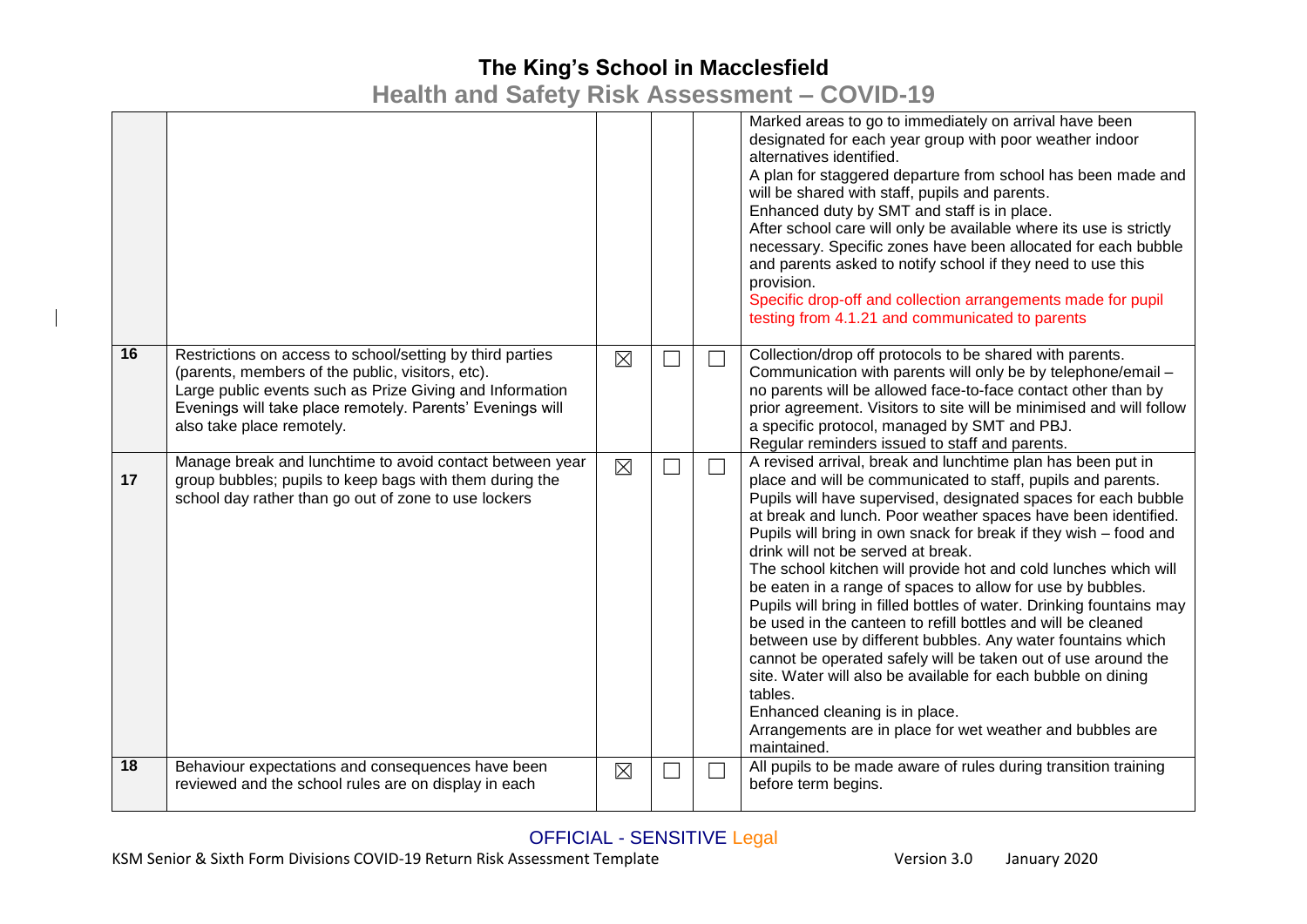**Health and Safety Risk Assessment – COVID-19**

|            | classroom. Our sanctions policy will be applied to any<br>breach in COVID security measures.                                                                                                                                                                                                                                                 |             |           |                          | Detentions to be run in year group bubbles in specific base<br>rooms weekly as identified by HoY and at lunchtime only. No<br>mixed year group sanctions to take place.                                                                                                                                                                                                                                                                                                                                                                                                                                   |
|------------|----------------------------------------------------------------------------------------------------------------------------------------------------------------------------------------------------------------------------------------------------------------------------------------------------------------------------------------------|-------------|-----------|--------------------------|-----------------------------------------------------------------------------------------------------------------------------------------------------------------------------------------------------------------------------------------------------------------------------------------------------------------------------------------------------------------------------------------------------------------------------------------------------------------------------------------------------------------------------------------------------------------------------------------------------------|
|            | Pupils will be offered two Lateral Flow tests before returning<br>to school in January.<br>Pupils who are identified as close contacts of a positive<br>case will be able to be tested for 7 days and remain in<br>school. If they do not provide consent for this, they will be<br>asked to isolate for 10 days as was previously the case. | $\boxtimes$ |           |                          | A separate Risk Assessment has been produced for the testing<br>area and shared with relevant staff by PJC.                                                                                                                                                                                                                                                                                                                                                                                                                                                                                               |
|            | <b>Physical/Social Distancing in the Building</b>                                                                                                                                                                                                                                                                                            |             |           |                          |                                                                                                                                                                                                                                                                                                                                                                                                                                                                                                                                                                                                           |
| <b>Ref</b> | <b>Control Measure</b>                                                                                                                                                                                                                                                                                                                       | <b>Yes</b>  | <b>No</b> | N/A                      | <b>Actions Taken</b><br><b>Details / Further Information</b>                                                                                                                                                                                                                                                                                                                                                                                                                                                                                                                                              |
| 19         | Teaching rooms organised to maximise space between<br>seats/desks where possible and all desks to face forwards                                                                                                                                                                                                                              | $\boxtimes$ |           | $\sim$                   | Teaching rooms will be set up in order to maximise space and<br>ensure forward facing desks.<br>2m distance from teaching desk will be marked with tape. All<br>teaching rooms to be thoroughly and regularly cleaned.                                                                                                                                                                                                                                                                                                                                                                                    |
| 20         | Social distancing message is reinforced to pupils at regular<br>intervals.                                                                                                                                                                                                                                                                   | $\boxtimes$ |           | $\overline{\phantom{0}}$ | All teachers will remind pupils regularly of the importance of a<br>sensible approach with particular attention to promoting social<br>distancing between the different bubbles                                                                                                                                                                                                                                                                                                                                                                                                                           |
| 21         | Enhanced cleaning of teaching rooms/stations and removal<br>of lesson specific resources after each lesson.<br>Where a room is shared by more than one bubble (e.g. for<br>setting or specialist teaching), pupils wipe down desks and<br>chairs before leaving                                                                              | $\boxtimes$ |           | $\Box$                   | Every teaching room will have laminated checklists for teachers<br>including instructions to sanitise whiteboard, keyboard every<br>lesson and pupils and staff to sanitise hands on entering and<br>leaving each teaching room. A pack of PPE will be provided in<br>each classroom and SRR notified if stocks are low.<br>Additional cleaners have also been employed.                                                                                                                                                                                                                                  |
| 22         | Reduced movement around school - ensure group/cohort<br>move around school together and limit contact with other<br>groups/cohorts within the school/setting. Senior school<br>pupils to wear face covering in corridors and other<br>communal areas inside, including the lunch queue.                                                      | $\boxtimes$ |           | $\Box$                   | Pupils in Years 7-11 allocated a 'zone' for their lessons to<br>reduce movement around the site except where needed for<br>specialist lessons. Sixth Formers will move around the site to<br>access lessons as needed but are in small class sizes and<br>have a designated zone to return to when not in lessons.<br>Staff will ensure that pupils are monitored throughout the day<br>and supervised so that social distancing is maintained where<br>possible.<br>Toilets are being cleaned at midday and the end of the day.<br>Additional cleaning will be organised if this is deemed<br>necessary. |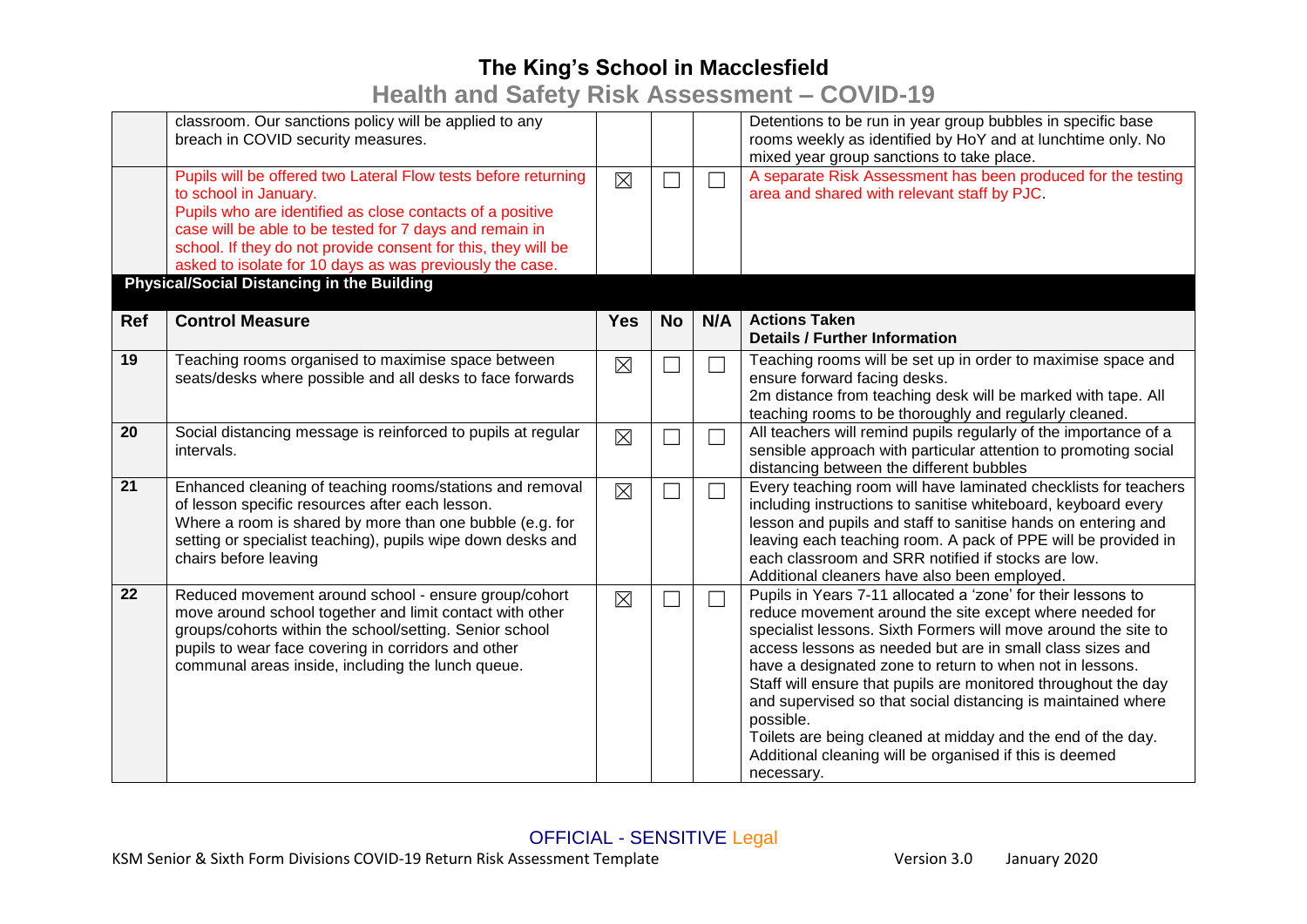**Health and Safety Risk Assessment – COVID-19**

|    |                                                                                                                                                                                                                                                                                                                                                                                                             |             |        | Pupils will have training on safe wearing and removing of<br>masks including hand sanitising before and after use of face<br>covering. Pupils unable to wear masks have opportunity to<br>state this to school nurse and allowance to be made.                                                                                                                                                                                                                                                                                                                             |
|----|-------------------------------------------------------------------------------------------------------------------------------------------------------------------------------------------------------------------------------------------------------------------------------------------------------------------------------------------------------------------------------------------------------------|-------------|--------|----------------------------------------------------------------------------------------------------------------------------------------------------------------------------------------------------------------------------------------------------------------------------------------------------------------------------------------------------------------------------------------------------------------------------------------------------------------------------------------------------------------------------------------------------------------------------|
| 23 | Communal spaces such as dining room, assembly hall to<br>be used at lower capacity and no lunchtime activities to<br>take place in order to ensure all pupils have time to eat<br>lunch without missing year group bubbles.                                                                                                                                                                                 | $\boxtimes$ |        | Arrangements are in place to rotate use of these spaces which<br>will be cleaned regularly and used at reduced capacity.<br>No singing will take place at assemblies and any assemblies<br>will be in year group bubbles with social distancing measures in<br>place.<br>Whole school assemblies will be live streamed or pre-recorded<br>and only take place remotely.<br>Pupils and staff wear masks in communal spaces and when<br>moving around school                                                                                                                 |
| 24 | Restrict the use and limit the occupancy of staff room and<br>offices and other shared spaces by employees to COVID<br>secure levels.<br>Large staff briefings will be delivered via Teams. Smaller<br>group meetings may take place via Teams or in a large,<br>well-ventilated room where social distancing can be<br>observed.<br>Staff to wear face coverings in corridors and other<br>communal areas. | $\boxtimes$ | $\Box$ | Social distancing between adults maintained in school offices<br>and staff rooms and capacity limited. Staff will be reminded of<br>the importance of social distancing at a staff training session.<br>Additional work spaces and coffee stations have been identified<br>for staff to facilitate social distancing.<br>Training on safe use of face coverings delivered at Inset. Staff<br>do not have to wear face coverings when working in offices<br>where social distancing is maintained. Any staff unable to wear<br>a face covering to liaise with school nurse. |
| 25 | Kitchen staff maintain social distancing of 2 metres in the<br>kitchen where possible and comply with guidance for food<br>businesses                                                                                                                                                                                                                                                                       | $\boxtimes$ | $\Box$ | Holroyd Howe to train staff and complete own risk assessment<br>referring to the Government guidance issued:<br>https://www.gov.uk/government/publications/covid-19-<br>guidance-for-food-businesses/guidance-for-food-businesses-<br>on-coronavirus-covid-19                                                                                                                                                                                                                                                                                                              |
| 26 | Use of Small Meeting Rooms and Confined Areas<br>(including Photocopier/Printer/Storage areas) by more than<br>one person prohibited.                                                                                                                                                                                                                                                                       | $\boxtimes$ |        | Photocopier will be accessible for staff. Staff will clean it down<br>after each use. PPE will be supplied in the area for staff use.                                                                                                                                                                                                                                                                                                                                                                                                                                      |
| 27 | Non Essential repair/contracted works in buildings to be<br>carried outside school hours                                                                                                                                                                                                                                                                                                                    | $\boxtimes$ |        | PBJ to minimise all non-essential contractors onsite. PBJ will<br>issue specific protocol for visitors. All visitors will wear masks in<br>corridors and shared spaces inside. The NHS covid App digital<br>sign in is displayed in reception areas and visitors invited to use<br>it.                                                                                                                                                                                                                                                                                     |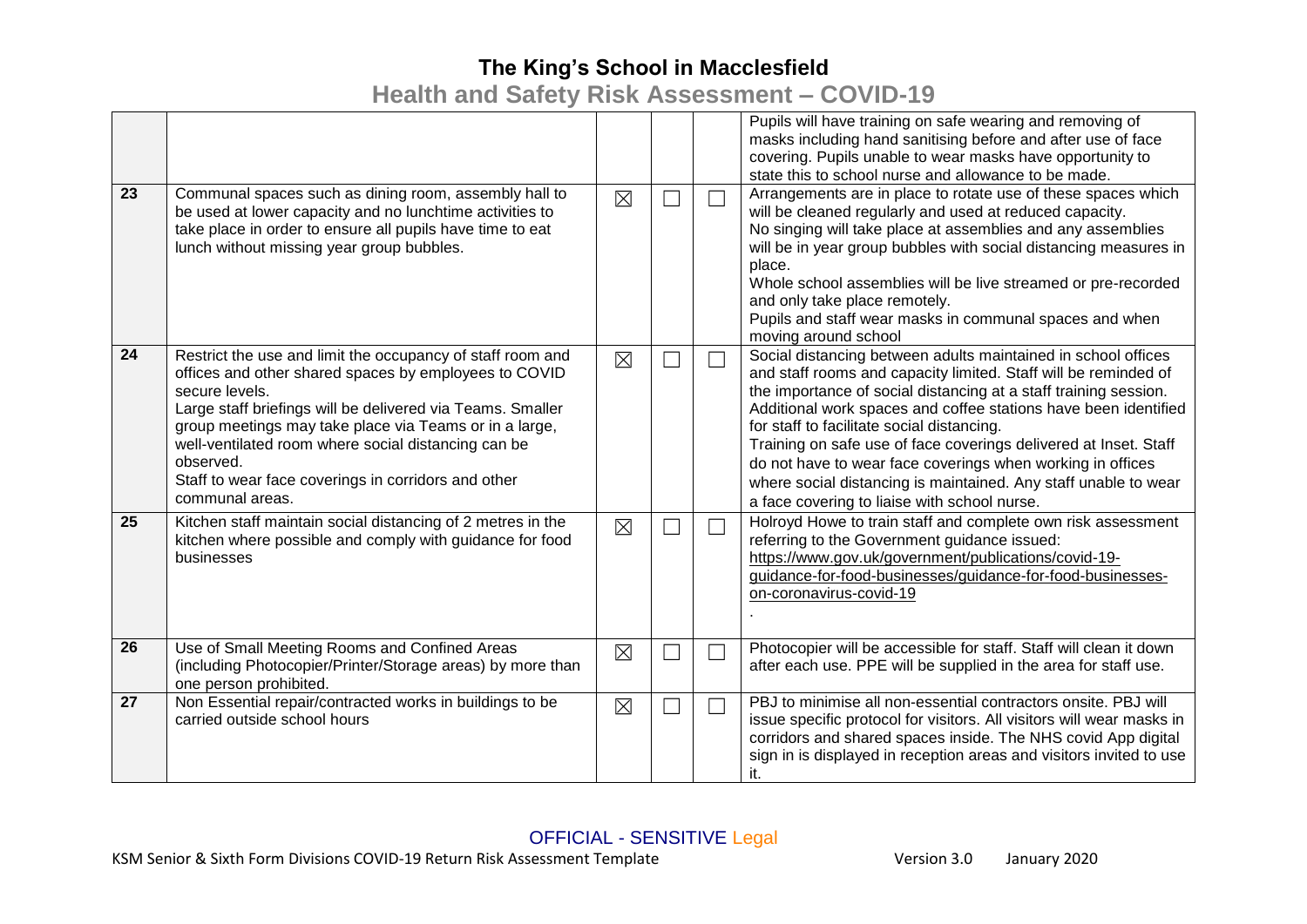### **Health and Safety Risk Assessment – COVID-19**

| 28 | Reduction in lift use with priority given to employees with<br>disabilities, relevant existing health conditions or those who<br>are pregnant. Staff encouraged to use stairs. Lift buttons to<br>be cleaned regularly if lift in use. | $\boxtimes$ |  |  | Lifts only to be used by pupils with express prior consent from<br>appropriate staff. |
|----|----------------------------------------------------------------------------------------------------------------------------------------------------------------------------------------------------------------------------------------|-------------|--|--|---------------------------------------------------------------------------------------|
|----|----------------------------------------------------------------------------------------------------------------------------------------------------------------------------------------------------------------------------------------|-------------|--|--|---------------------------------------------------------------------------------------|

#### **Additional Physical/Social Distancing Measures applied (Please detail below)**

A close contact tracing form is completed by each pupil within the Senior Division and Sixth Form each day and monitored by PJC. This can be used to identify close contacts when liaising with the DfE in the event of a positive case within the school community. Such data is used alongside classroom and bus seating plans.

Close contacts will be required to be tested daily in school for a period of 7 days, provided they have given consent. If consent has not been given, they will isolate for 10 days as was previously the case.

Senior pupils and staff wear masks in corridors and communal areas

Pupils reminded to put on masks before leaving the classrooms

Pupils and staff aged 16 and over encouraged to use NHS track and trace App. Training for pupils provided and guidance while doing sport included. Additional measures put in place for Entrance Examinations in light of government guidance that pupils may attend site as needed:

- Exam period expanded over 3 days to achieve smaller pupil numbers
- Where possible, candidates will sit exam in their own school, taking on-line tests
- Pupils attending school for the entrance exam will be in groups of no more than 30
- No pupil with covid symptoms may attend (protocol circulated to parents)
- All pupils attending will have temperature checked by nurse outside building using infrared forehead scanner then use hand sanitiser at entrance
- Specific entrance points allocated and briefing document circulated
- All desks in Jackson hall with be 3m+ apart with wipes on desks
- Pupils to wipe desks and computers at start and end of test. Cleaners to clean too between sessions. Waste bagged and disposed of in line with RA
- Seating plans in place to enable contact tracing should it be needed
- Only designated toilets to be used by candidates
- Candidates bring own refreshments for break
- Candidates to be accompanied by staff at all times on site and escorted out via designated doors (briefing document circulated) to ensure social distance maintained at all times
- Parents/guardians briefed re drop off and collection arrangements, wearing masks and waiting at car in designated car park. Only one parent/guardian to accompany
- Appropriate PPE made available for pupils and staff
- Pupils unable/unwilling to attend to sit exam at home under remote supervision via Teams (session to be recorded)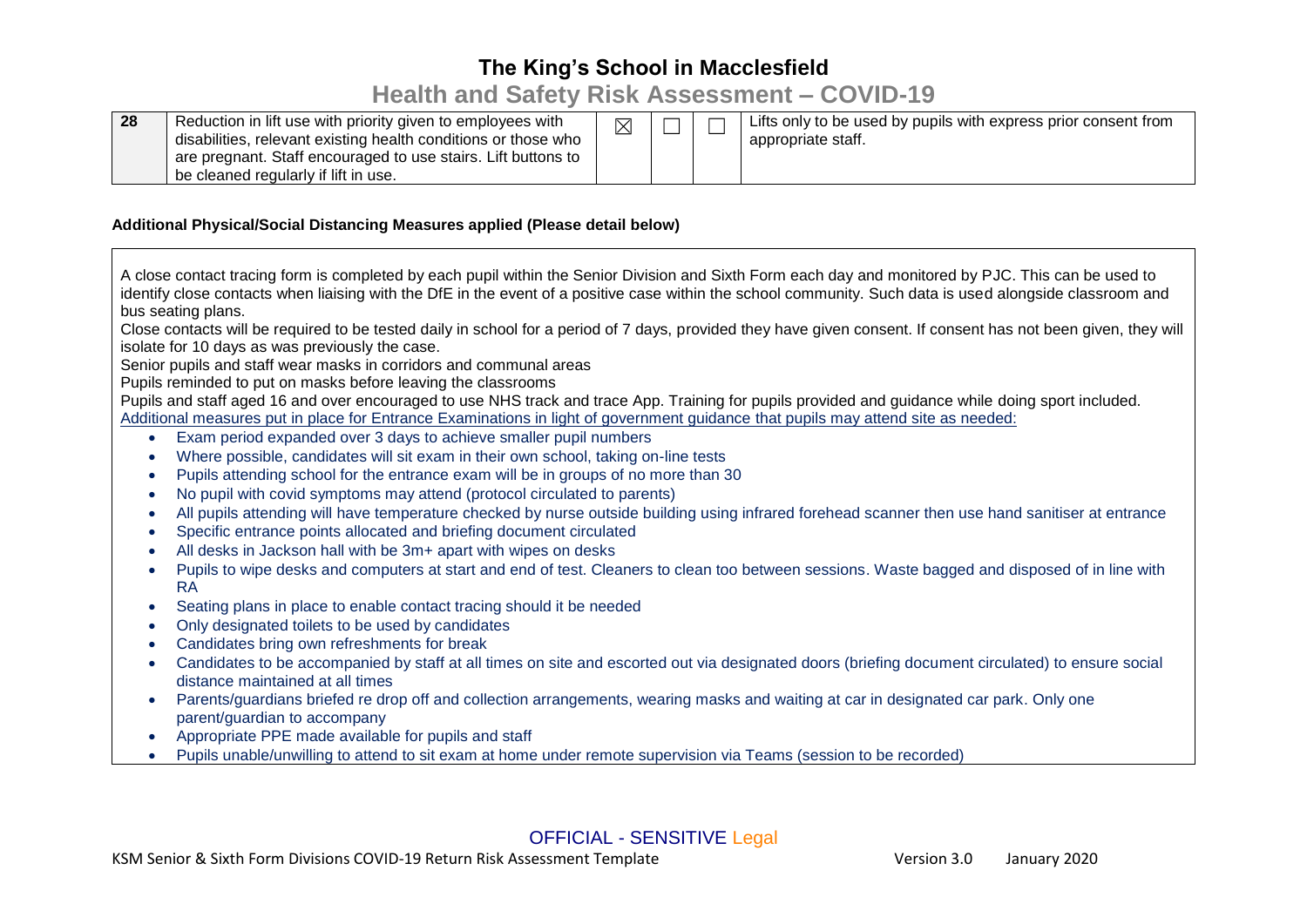## **The King's School in Macclesfield Health and Safety Risk Assessment – COVID-19**

| Additional measures put in place in response to new guidance issued for return to school on 8 March                                                                                                                                                                                                                                    |
|----------------------------------------------------------------------------------------------------------------------------------------------------------------------------------------------------------------------------------------------------------------------------------------------------------------------------------------|
| https://assets.publishing.service.gov.uk/government/uploads/system/uploads/attachment data/file/964351/Schools coronavirus operational guidanc                                                                                                                                                                                         |
| e.pdf                                                                                                                                                                                                                                                                                                                                  |
| Pupils and teachers from Years 7-13 to wear face coverings in classrooms unless social distancing can be maintained or an exemption has been<br>$\bullet$<br>agreed with a member of SMT. Face coverings should not be worn during PE lessons                                                                                          |
| Advice issued that visors not be used without the addition of a face covering<br>$\bullet$                                                                                                                                                                                                                                             |
| Members of staff who are pregnant are advised of updated guidance relating to pregnancy and covid and an individual risk assessment is<br>$\bullet$<br>completed with all such colleagues. Where appropriate, working from home is facilitated, particularly where underlying medical conditions<br>alongside pregnancy indicate this. |
| Daily system in place to monitor attendance and engagement in online lessons<br>$\bullet$                                                                                                                                                                                                                                              |
| Additional measures put in place in response to new guidance issued on 10 May 2021                                                                                                                                                                                                                                                     |
| https://assets.publishing.service.gov.uk/government/uploads/system/uploads/attachment_data/file/985138/10_May_Schools_Guidance.pdf                                                                                                                                                                                                     |
| Face coverings no longer recommended for pupils in classrooms or communal areas<br>$\bullet$                                                                                                                                                                                                                                           |
| Pupils must continue to wear face coverings on school buses and public transport<br>٠                                                                                                                                                                                                                                                  |
| Members of staff and visiting adults must wear face coverings in corridors and in communal areas where social distancing cannot be maintained<br>$\bullet$<br>Highly vulnerable members of staff (including pregnant staff) given individual risk assessment and appropriate measures put in place<br>$\bullet$                        |
| Invitations to any face-to-face interviews to be preceded by information on covid protocols<br>$\bullet$                                                                                                                                                                                                                               |
| Any pupils and staff returning from abroad to follow any covid protocols in force<br>$\bullet$                                                                                                                                                                                                                                         |
| Provide appropriate activities to Yr 11 after examinations (opt-in programme)<br>$\bullet$                                                                                                                                                                                                                                             |
| Encourage families not to take pupils out of school for holidays unless exceptional circumstances apply<br>$\bullet$                                                                                                                                                                                                                   |
| Where possible, provide remote education to any pupils who have to remain abroad during term time e.g. because of altered travel restrictions<br>$\bullet$<br>Ensure that any redeployment of staff is not at the expense of SEND pupils<br>$\bullet$                                                                                  |
| Ensure any volunteers in school are appropriately briefed of covid safety measures<br>$\bullet$                                                                                                                                                                                                                                        |
| Domestic school day and residential trips possible in bubbles while observing additional covid guidance:<br>$\bullet$                                                                                                                                                                                                                  |
| https://assets.publishing.service.gov.uk/government/uploads/system/uploads/attachment_data/file/985138/10_May_Schools_Guidance.pdf                                                                                                                                                                                                     |
| Indoor and outdoor performances to be approved by DH Operations, to have individual RA and to follow covid guidance found here<br>$\bullet$                                                                                                                                                                                            |
| https://www.gov.uk/guidance/working-safely-during-coronavirus-covid-19/performing-arts                                                                                                                                                                                                                                                 |
| Risk assessed indoor and outdoor fixtures between schools possible (of approved sports) in line with this guidance and following approval from DH<br>$\bullet$                                                                                                                                                                         |
| Operations: https://www.gov.uk/guidance/coronavirus-covid-19-grassroots-sports-guidance-for-safe-provision-including-team-sport-contact-                                                                                                                                                                                               |
| combat-sport-and-organised-sport-events                                                                                                                                                                                                                                                                                                |
|                                                                                                                                                                                                                                                                                                                                        |
|                                                                                                                                                                                                                                                                                                                                        |

**Infection Control, Cleaning and Hygiene Arrangements**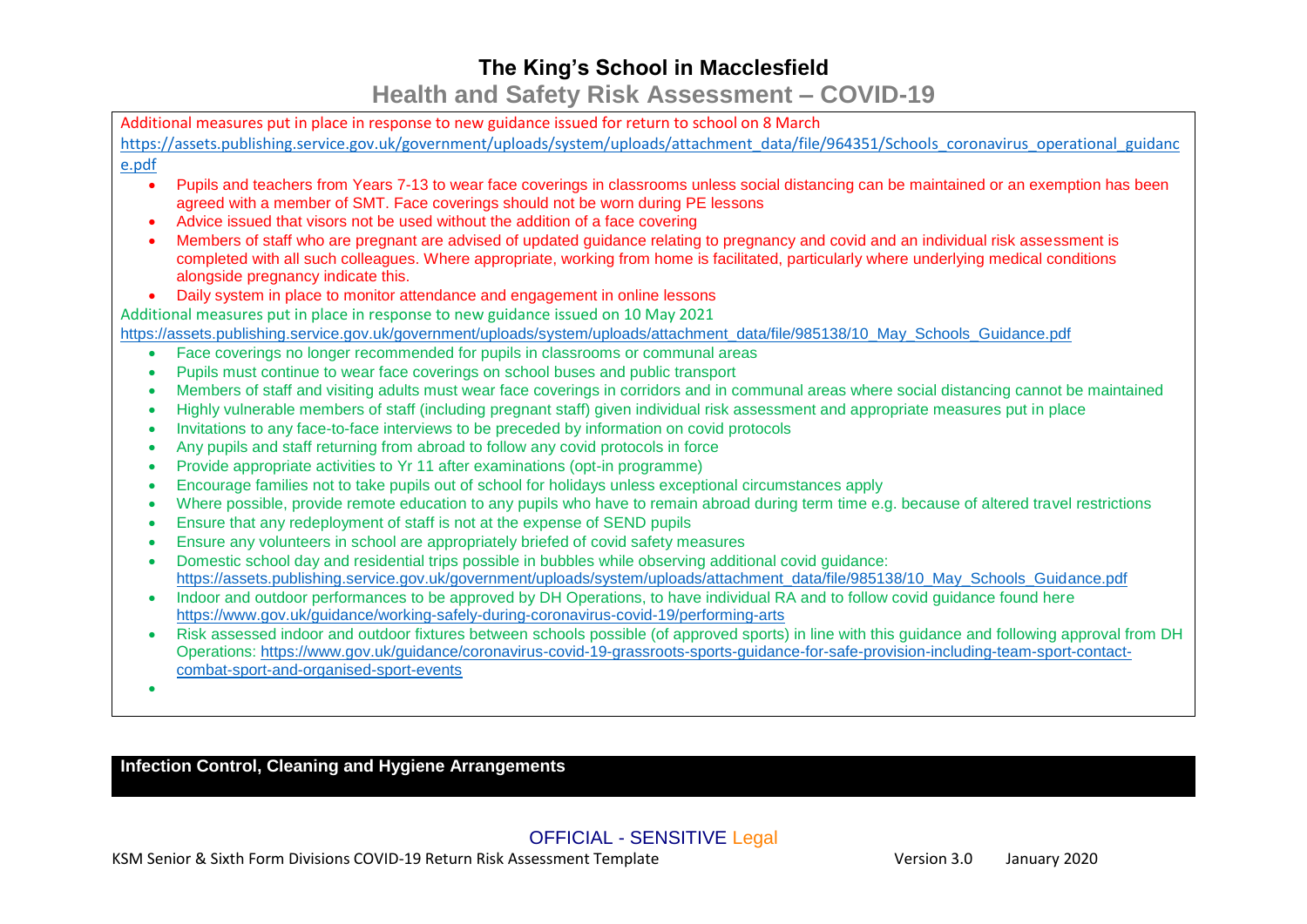## **Health and Safety Risk Assessment – COVID-19**

| Ref | <b>Control Measure</b>                                                                                                                                                                                                                                                                                                                                                                                                                                                                                                                                                                                                                                                                                                                                                               | <b>Yes</b>  | <b>No</b>                | N/A    | <b>Actions Taken</b><br><b>Details / Further Information</b>                                                                                                                                                                                                                                                                                                                                                                                                                                                                                                                                                                                                                                                                                                                                                                                                                                                                                                                                                                                                                          |
|-----|--------------------------------------------------------------------------------------------------------------------------------------------------------------------------------------------------------------------------------------------------------------------------------------------------------------------------------------------------------------------------------------------------------------------------------------------------------------------------------------------------------------------------------------------------------------------------------------------------------------------------------------------------------------------------------------------------------------------------------------------------------------------------------------|-------------|--------------------------|--------|---------------------------------------------------------------------------------------------------------------------------------------------------------------------------------------------------------------------------------------------------------------------------------------------------------------------------------------------------------------------------------------------------------------------------------------------------------------------------------------------------------------------------------------------------------------------------------------------------------------------------------------------------------------------------------------------------------------------------------------------------------------------------------------------------------------------------------------------------------------------------------------------------------------------------------------------------------------------------------------------------------------------------------------------------------------------------------------|
| 29  | Staff and/or pupils who are experiencing symptoms<br>associated with COVID-19 are instructed not to attend the<br>school/setting and to refer to current advice and guidance                                                                                                                                                                                                                                                                                                                                                                                                                                                                                                                                                                                                         | $\boxtimes$ | $\sim$                   | ┓      | Staff training from the School Nurse will cover current advice<br>and guidance in order that the procedure for staff and/or pupils<br>is clear. All staff will be provided with a link to our COVID-19<br>Medical Guidance and Procedure.                                                                                                                                                                                                                                                                                                                                                                                                                                                                                                                                                                                                                                                                                                                                                                                                                                             |
| 30  | Staff who experience symptoms as above whilst at work<br>should immediately notify a senior colleague/nurse and go<br>home and follow the guidance set out above.                                                                                                                                                                                                                                                                                                                                                                                                                                                                                                                                                                                                                    | $\boxtimes$ |                          | ┓      | Staff training from the School Nurse will cover current advice<br>and guidance in order that the procedure for staff and/or pupils<br>is clear.<br>Copies of guidance and RA will be available for staff.                                                                                                                                                                                                                                                                                                                                                                                                                                                                                                                                                                                                                                                                                                                                                                                                                                                                             |
| 31  | Pupils who experience COVID-19 symptoms should be<br>collected from school/setting as soon as possible. Pupils<br>should be directed to a designated isolation room where<br>they can await collection. The pupil will be supervised by a<br>school nurse who will use PPE. If the pupil needs the<br>bathroom whilst awaiting collection, they should use a<br>separate bathroom to pupils and staff.<br>They should be kept 2m apart from all other pupils and staff<br>whilst on site. Staff should notify the school nurse of such<br>case by phone or email.<br>If pupil needs direct personal care until they can return<br>home, staff should wear gloves, an apron and a face mask.<br>Eye protection should also be worn if deemed risk from<br>coughing/spitting/vomiting. | $\boxtimes$ |                          | $\Box$ | Covered in the Return to School document for parents.<br>Clinical style PPE is available for staff to wear providing<br>adequate protection for pupils who are taken ill. The school<br>nurse will supervise a pupil in the isolated area. The isolation<br>area and any bathroom used should be thoroughly cleaned<br>with detergent or bleach. Parents will be required to collect<br>immediately. Pupil will be escorted to the car by member of<br>staff. A test for COVID-19 will be recommended if signs of the<br>virus are present. Further information is available at:<br>https://www.gov.uk/government/publications/safe-working-in-<br>education-childcare-and-childrens-social-care<br>Track and Trace - In the event of contact tracing being sought,<br>the school will be able to confidently provide the people in<br>contact with a specific pupil/staff member. The local health<br>protection team will be informed of any positive COVID-19<br>cases. Close contacts will undergo 7 days of testing in order to<br>be in school provided consent has been given. |
| 32  | Provision of hand-washing/hand-hygiene facilities at<br>entrances and throughout school/setting (regularly<br>monitored & maintained).                                                                                                                                                                                                                                                                                                                                                                                                                                                                                                                                                                                                                                               | $\boxtimes$ | $\overline{\mathcal{L}}$ | $\Box$ | PPE levels will be monitored by REEM/PBJ/SRR to ensure that<br>supply is more than sufficient.<br>Hand sanitiser will be available at entry, exit and in teaching<br>room spaces. Regular handwashing and sanitising times are<br>timetabled into the daily routine for all pupils. All staff, parents,<br>pupils and visitors arriving on site will sanitise their hands.<br>Toilets will be cleaned more regularly and limits in place for<br>numbers using toilets. Use of toilets will be permitted during<br>lessons but only one pupil at a time to be allowed to leave a                                                                                                                                                                                                                                                                                                                                                                                                                                                                                                       |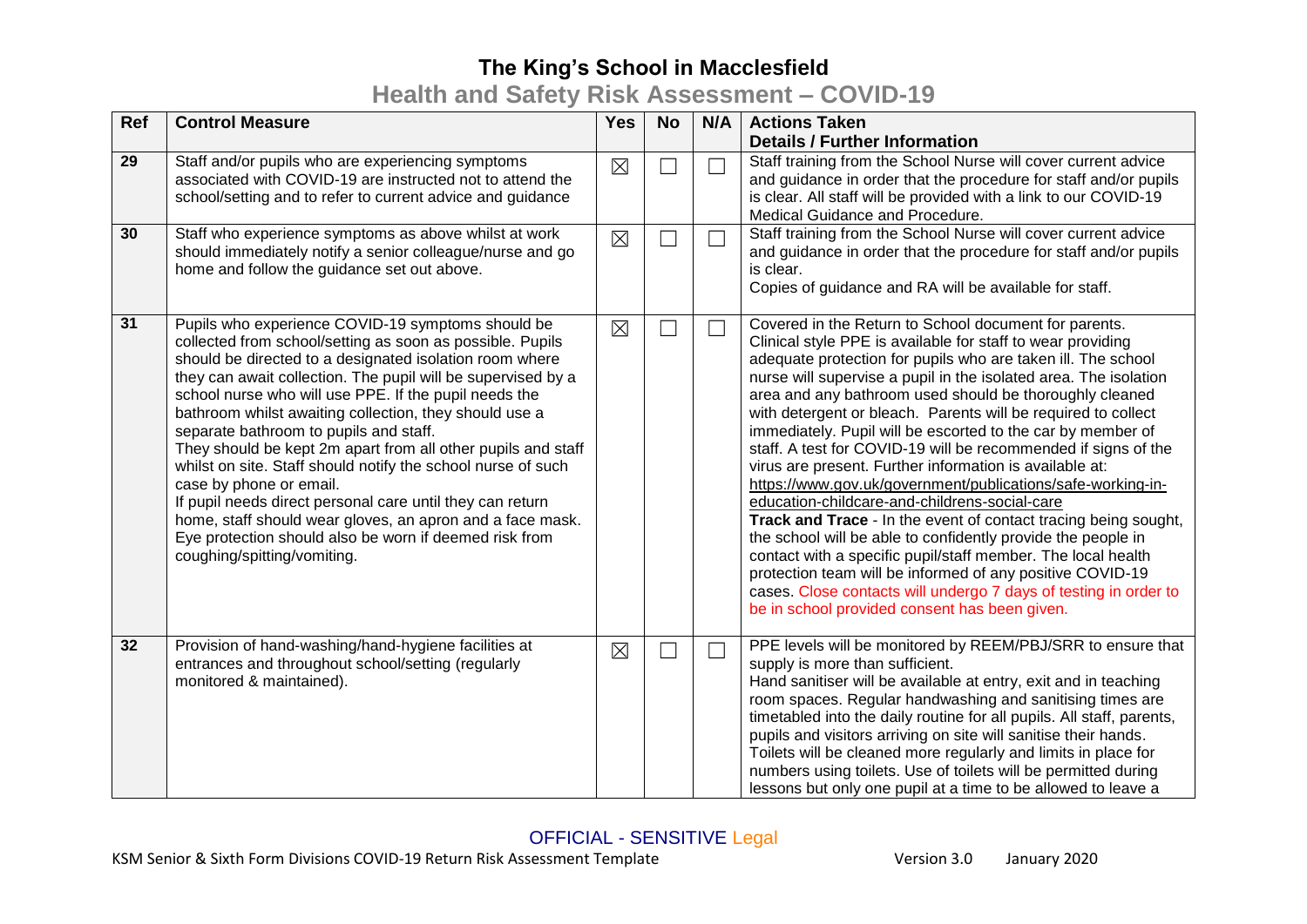# **Health and Safety Risk Assessment – COVID-19**

|    |                                                                                                                                                                                                                                                                                                                                                                                                                                                                                                                                                                                                                                                                                                                                                                                                                                                              |             |        |        | lesson. Toilet areas will be monitored at break and lunchtime<br>by duty staff.                                                                                                                                                                                                                                                                                                                                                                                                                                                                                                                                                                                                               |
|----|--------------------------------------------------------------------------------------------------------------------------------------------------------------------------------------------------------------------------------------------------------------------------------------------------------------------------------------------------------------------------------------------------------------------------------------------------------------------------------------------------------------------------------------------------------------------------------------------------------------------------------------------------------------------------------------------------------------------------------------------------------------------------------------------------------------------------------------------------------------|-------------|--------|--------|-----------------------------------------------------------------------------------------------------------------------------------------------------------------------------------------------------------------------------------------------------------------------------------------------------------------------------------------------------------------------------------------------------------------------------------------------------------------------------------------------------------------------------------------------------------------------------------------------------------------------------------------------------------------------------------------------|
| 33 | All staff and pupils are encouraged to regularly clean their<br>hands with soap and water or sanitiser, especially upon<br>arrival at school/setting, prior to eating, following<br>break/lunch time and any other time deemed necessary<br>(after coughs/sneezes).                                                                                                                                                                                                                                                                                                                                                                                                                                                                                                                                                                                          | $\boxtimes$ | $\Box$ | $\Box$ | Staff training will be provided. Hot air dryers have been taken<br>out of use and replaced with paper towels with designated bins<br>for the disposal. Pupils will be reminded regularly about the<br>importance of regular hand washing.                                                                                                                                                                                                                                                                                                                                                                                                                                                     |
| 34 | Different hand wash facilities/sanitising stations should be<br>available for each cohort/group within school/setting where<br>possible.                                                                                                                                                                                                                                                                                                                                                                                                                                                                                                                                                                                                                                                                                                                     | $\boxtimes$ |        | $\Box$ | Pupils to use sanitising stations in their designated areas/entry<br>points to school and when entering and leaving classrooms                                                                                                                                                                                                                                                                                                                                                                                                                                                                                                                                                                |
| 35 | Sharing of pencils/pens and other items is to be avoided<br>where possible. Books and other resources may be handed<br>out within year group bubbles and cleaned between use by<br>different individual groups.<br>Science and other practicals may take place if equipment<br>can be thoroughly cleaned before being re-used. Science<br>staff will wear face shields when approaching pupils<br>conducting practical work. Art staff will use perpex<br>screening when viewing pupil work in the classroom.                                                                                                                                                                                                                                                                                                                                                | $\boxtimes$ |        | $\Box$ | A supply of antibacterial wipes is available in each teaching<br>room. Reduced distribution of materials to be encouraged and<br>regular hand sanitising in place. Pupils to bring own equipment<br>to school. Textbooks and other materials not to be shared<br>between different year group bubbles unless rotated or<br>thoroughly cleaned between use, e.g. sports equipment and<br>science practical equipment.                                                                                                                                                                                                                                                                          |
| 36 | Outdoor sport to be prioritised, where possible. Large<br>indoor spaces (with appropriate distancing) and equipment<br>thoroughly cleaned between uses. Year group bubbles to<br>be maintained at all times. Contact in sports will be avoided<br>(e.g. non-contact rugby) and monitored by PJC (Deputy<br>Head) working with DoS (Chris Thomson).<br>Year group specific team training to take place on an<br>allocated day for that year group. Pupils should use<br>changing facilities at school for these after school sessions.<br>Swimming is allowed under the guidance but with specific<br>criteria.<br>No extra curricular clubs or activities will take at weekends<br>from 6.11.20 in line with updated government advice. The<br>school continues to provide after care arrangements where<br>parents require this to support parents to work. | $\boxtimes$ | Ξ      | $\Box$ | Sports staff and pupils to be fully briefed prior to lessons. Pupils<br>to wear school PE kit on day of sports lessons to avoid use of<br>changing rooms. Additional sport-specific risk assessments to<br>be completed by Director of Sport referring to the following<br>guidance:<br>https://www.gov.uk/government/publications/coronavirus-covid-<br>19-guidance-on-phased-return-of-sport-and-recreation<br>https://www.sportengland.org/how-we-can-help/coronavirus<br>https://www.afpe.org.uk/physical-education/wp-<br>content/uploads/COVID-19-Interpreting-the-Government-<br>Guidance-in-a-PESSPA-Context-FINAL.pdf<br>https://www.youthsporttrust.org/coronavirus-support-schools |
| 37 | Practical elements of music lessons to be redesigned to<br>avoid playing instruments (especially wind and brass) or<br>singing in small groups or spaces.                                                                                                                                                                                                                                                                                                                                                                                                                                                                                                                                                                                                                                                                                                    | $\boxtimes$ | Ξ      | П      | Director of Music redesigning lessons to avoid higher risk<br>activities and/or to move to larger spaces or outdoors as                                                                                                                                                                                                                                                                                                                                                                                                                                                                                                                                                                       |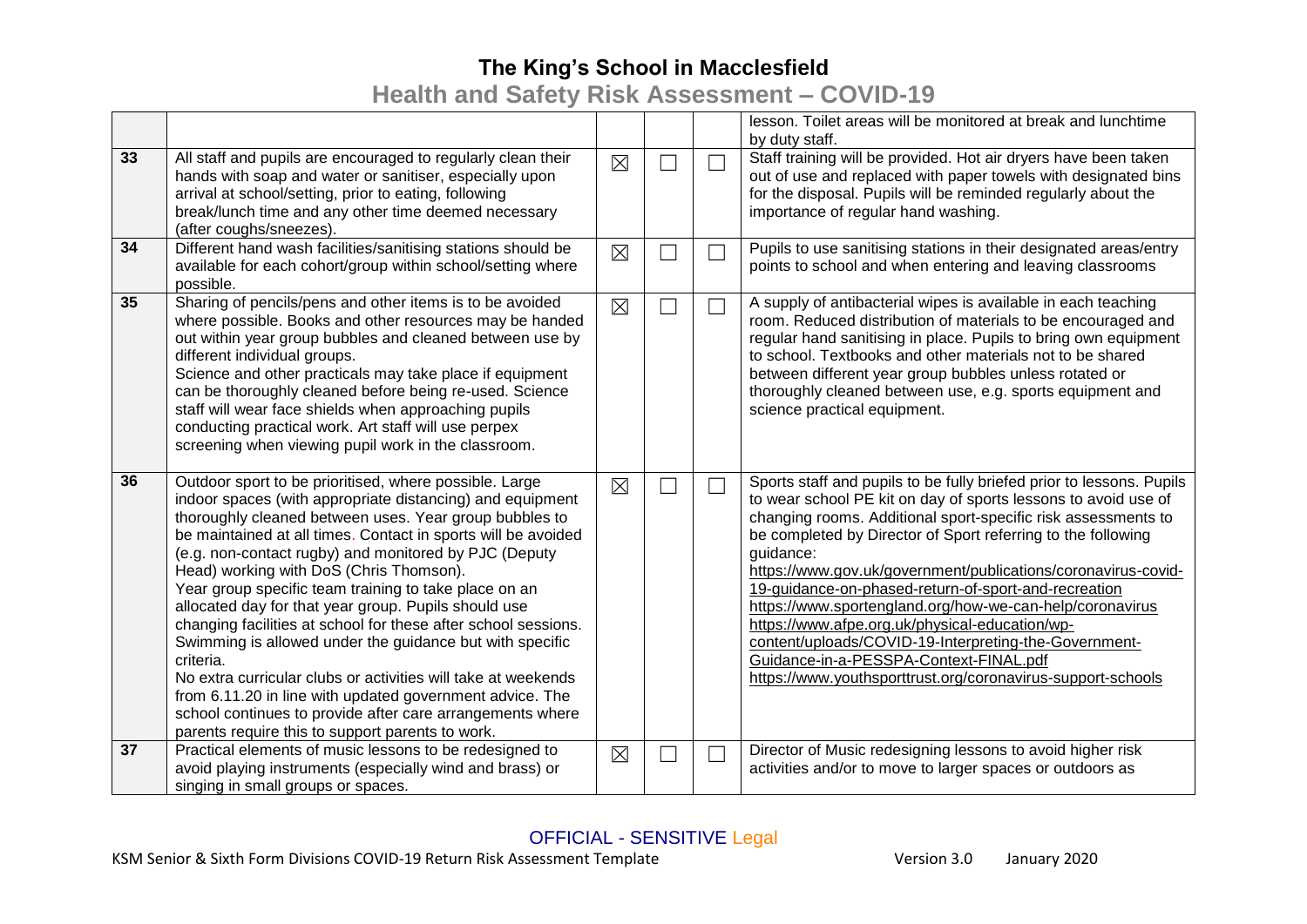# **Health and Safety Risk Assessment – COVID-19**

|    | No musical activities are allowed to break the year group<br>bubbles (e.g. Foundation Choir or orchestra/ensemble<br>work)                                                                                                                                                                                                                                          |             |  | required. Any shared instruments (e.g. percussions) to be<br>thoroughly cleaned between uses.                                                                                                                                                                                                                                                                                                                                                                                                                                                                                                   |
|----|---------------------------------------------------------------------------------------------------------------------------------------------------------------------------------------------------------------------------------------------------------------------------------------------------------------------------------------------------------------------|-------------|--|-------------------------------------------------------------------------------------------------------------------------------------------------------------------------------------------------------------------------------------------------------------------------------------------------------------------------------------------------------------------------------------------------------------------------------------------------------------------------------------------------------------------------------------------------------------------------------------------------|
| 38 | Peripatetic music lessons can take place in line with<br>separate RA in ventilated, socially distanced spaces.                                                                                                                                                                                                                                                      | $\boxtimes$ |  | When such lessons do take place, all peri staff and pupils to be<br>fully briefed in advance of these lessons re-starting with<br>particular measures in place for wind, brass and singing and in<br>relation to sanitising any shared instruments.                                                                                                                                                                                                                                                                                                                                             |
| 39 | The Government continues to advise against domestic (UK)<br>overnight and overseas educational visits at this stage see<br>coronavirus: travel guidance for educational settings.<br>Non-overnight domestic trips are theoretically possible for<br>educational purposes if approved by relevant staff and fully<br>risk assessed and provided bubbles are observed | ⊠           |  | No overnight domestic or overseas educational trips to take<br>place.<br>Caution to be exercised with proposed domestic day trips and<br>all trips to be discussed with RJG and JAF in advance of<br>planning. It is likely that few if any trips will be authorised.<br>Should any trip be sanctioned by the school, these must<br>comply with guidance in force about visiting other venues and<br>locations. A full risk assessment must be completed and<br>agreed. Staff must consult the following guidance if proposing a<br>trip: coronavirus: travel guidance for educational settings |

| <b>Ref</b> | <b>Control Measure</b>                                                                                                                                      | Yes. | No. | N/a | <b>Actions Taken</b><br><b>Details / Further Information</b>                                                                                                                                     |
|------------|-------------------------------------------------------------------------------------------------------------------------------------------------------------|------|-----|-----|--------------------------------------------------------------------------------------------------------------------------------------------------------------------------------------------------|
| 40         | Equipment that may need to be shared (laminators,<br>guillotines, etc.) should be cleaned and sanitised before<br>and after use.                            | ⊠    | □   | □   | Signage is located to remind staff to clean and sanitise<br>equipment after each use.<br>Individual staff will be responsible. PPE and cleaning<br>equipment will be available for staff to use. |
| 41         | All staff and pupils are encouraged to cough/sneeze into<br>tissues and dispose of these in appropriate waste disposal<br>bins. (Catch it, Kill it, Bin it) | 冈    |     | П   | Staff training provided. Pupils to be trained and reminded<br>regularly. Lidded bins will be located in every teaching room<br>and staff area. Waste will be doubled bagged and incinerated.     |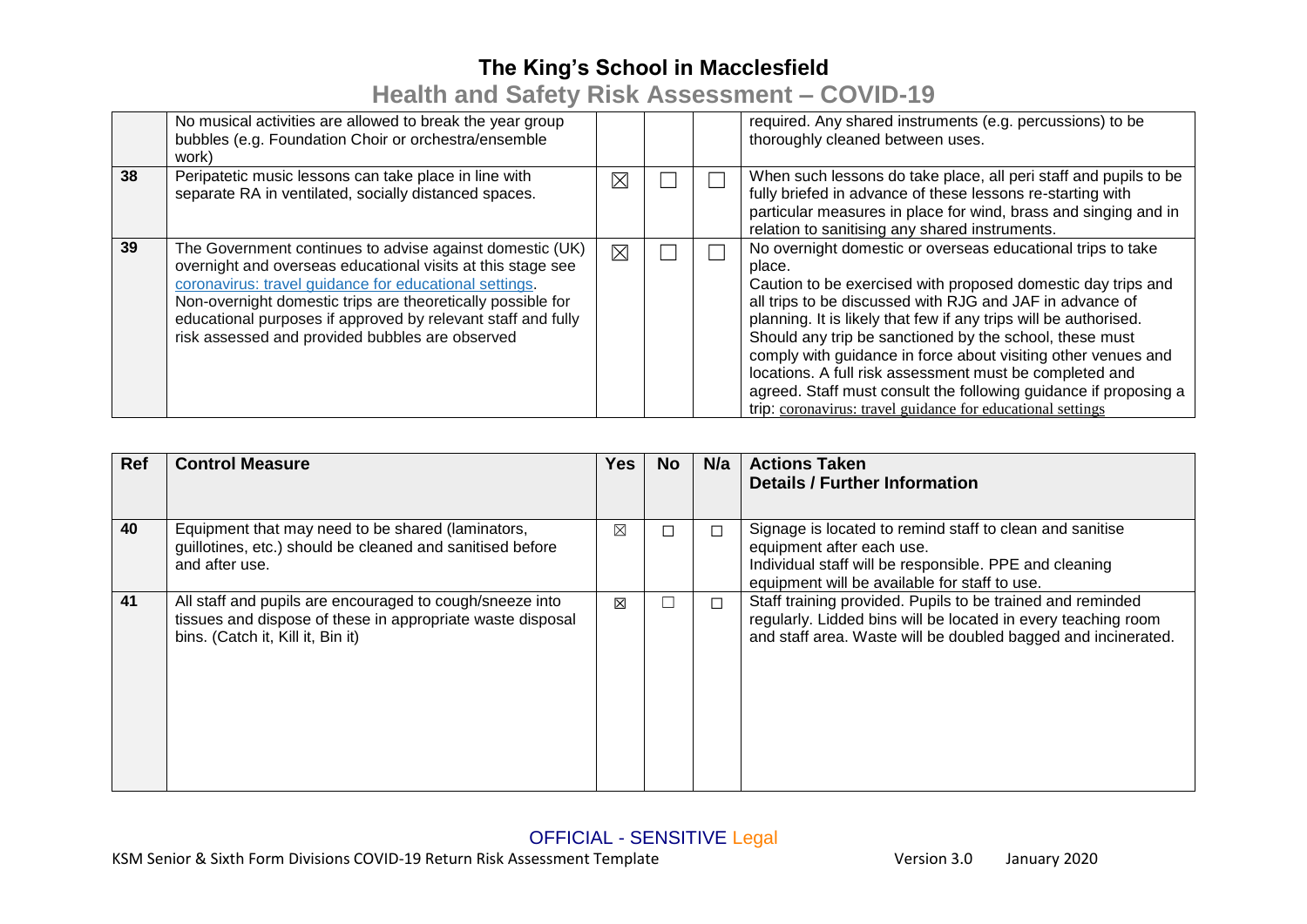## **Health and Safety Risk Assessment – COVID-19**

| 42 | Additional lidded bins and increased emptying/replacement<br>are provided/in place.                                                                                                                                                                                                                                                                                     | 区 | П      | П      | Additional lidded bins are in situ; cleaning staff will empty twice<br>a day. Waste is doubled bagged and will be incinerated.                                                                                                                                                                          |
|----|-------------------------------------------------------------------------------------------------------------------------------------------------------------------------------------------------------------------------------------------------------------------------------------------------------------------------------------------------------------------------|---|--------|--------|---------------------------------------------------------------------------------------------------------------------------------------------------------------------------------------------------------------------------------------------------------------------------------------------------------|
| 43 | All working areas within the building should be well-<br>ventilated (Windows open and doors open if not fire doors.<br>Windows with no rooms have ventilation system and doors<br>should be closed in these rooms as ventilation works more<br>effectively). Ventilation system is covid-safe and draws in<br>air from outside.                                         | 区 | □      | $\Box$ | SMT daily walk round.<br>All classrooms selected for use are well ventilated.<br>Ventilation of office and other shared spaces encouraged.                                                                                                                                                              |
| 44 | Increased frequency of cleaning of communal areas and<br>locations/high contact points (using detergent and hot water<br>followed by a chlorine based disinfectant solution) including:<br><b>Toilets</b><br>Door Handles/Access Buttons<br>Kitchen areas and associated equipment<br>Water dispensers/coolers<br>Printers/Photocopiers<br><b>White Boards</b><br>Lifts | 冈 | П      | $\Box$ | Cleaning of communal areas on rotation is organised twice a<br>day: midday and end of the day. Signage to reinforce cleaning<br>needs will be displayed by PBJ/SRR.                                                                                                                                     |
| 45 | If staff bring in their own food, this should be food which<br>does not require heating or additional preparation in kitchen<br>/canteen/staff room areas.                                                                                                                                                                                                              | X | $\Box$ | $\Box$ |                                                                                                                                                                                                                                                                                                         |
| 46 | Use of kitchen areas to be limited to preparation of hot<br>drinks, cleaning of cups/mugs, etc. Employees to use<br>own/designated cup or mug.                                                                                                                                                                                                                          | 冈 | □      | $\Box$ | Signage stating that no personal items will be kept in<br>communal areas will be in place. One person to be in the<br>kitchen at any time. Signs to remind staff to clean down items<br>used such as taps/kettle are on display. Additional locations for<br>serving staff coffee have been identified. |

| <b>Ref</b> | <b>Control Measure</b>                                                                                                                                                      | Yes | No | N/A | <b>Actions Taken</b>                                                                                                                                                                                                                              |
|------------|-----------------------------------------------------------------------------------------------------------------------------------------------------------------------------|-----|----|-----|---------------------------------------------------------------------------------------------------------------------------------------------------------------------------------------------------------------------------------------------------|
|            |                                                                                                                                                                             |     |    |     | <b>Details / Further Information</b>                                                                                                                                                                                                              |
| $\vert$ 47 | Staff and pupils are provided with instructions on how to<br>achieve effective hand-washing; for example in the form of<br>posters, written guidance and videos clips, etc. | 区   |    |     | All staff will remind pupils of the importance of this routine.<br>Hand-washing posters to be displayed alongside hand-washing<br>quidance.<br>Soap and hot water will be available in all of the toilets and in<br>areas used for personal care. |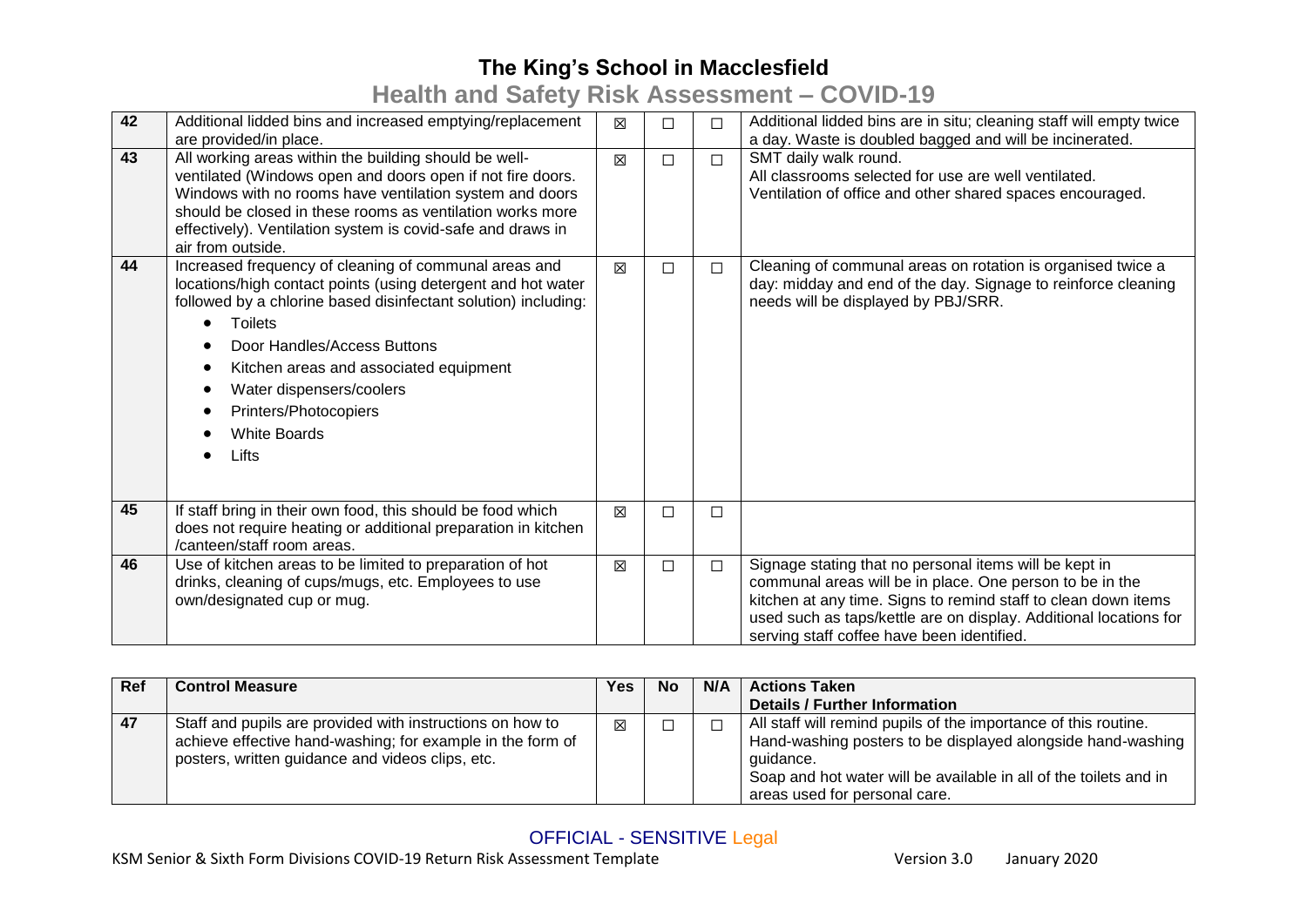**Health and Safety Risk Assessment – COVID-19**

| 48 | Pupils to use the same desk and chair in their designated<br>teaching rooms and not to swap places. Seating plans are<br>centrally recorded.                                      | 冈 |        |   | Staff to allocate a work desk and chair to each pupil                                                                                    |
|----|-----------------------------------------------------------------------------------------------------------------------------------------------------------------------------------|---|--------|---|------------------------------------------------------------------------------------------------------------------------------------------|
| 49 | Colleagues using individual workstations/office desks are<br>asked to sanitise this work area before leaving at the end of<br>the day                                             | 冈 |        |   | Cleaning staff will also undertake enhanced cleaning of work<br>stations                                                                 |
| 50 | Office staff who receive deliveries, post, etc. are<br>encouraged to wash their hands more frequently and are<br>provided with sanitiser.                                         | 冈 | $\Box$ |   | Parcels will be wiped with disinfectant. Staff will wear PPE to<br>receive any delivery. Office staff will have their own PPE to<br>use. |
| 51 | Increased frequency of toilet inspections and checks to<br>ensure sufficient supplies of liquid soap and paper towels<br>are maintained. Staff to report shortages to site staff. | X |        | ┑ | This will be completed by rota – midday and end of the day.<br>PBJ and site team will monitor.                                           |
| 52 | Suppliers and Contractors advised if attending premises of<br>infection control arrangements, no-access areas and<br>expectations around personal hygiene.                        | 区 |        |   | Signage is displayed in reception area.                                                                                                  |

|            | <b>Key Roles and Responsibilities</b>                                                                                                                                                                             |             |     |     |                                                                                                                                                                                                      |  |  |  |  |
|------------|-------------------------------------------------------------------------------------------------------------------------------------------------------------------------------------------------------------------|-------------|-----|-----|------------------------------------------------------------------------------------------------------------------------------------------------------------------------------------------------------|--|--|--|--|
| <b>Ref</b> | <b>Control Measure</b>                                                                                                                                                                                            | Yes         | No. | N/A | <b>Actions Taken</b><br><b>Details / Further Information</b>                                                                                                                                         |  |  |  |  |
| 53         | Sufficient staffing/resources are in place to maintain the<br>security of the building and its occupants.                                                                                                         | $\boxtimes$ |     |     | To be reviewed daily with PBJ/SMT/SRR.                                                                                                                                                               |  |  |  |  |
| 54         | Sufficient staffing/resources are in place to maintain the<br>cleanliness of the building and to carry out necessary<br>inspections of consumables needed to maintain hygiene<br>(including their replenishment). | $\boxtimes$ |     |     | To be reviewed daily with PBJ/SMT/SRR<br>PBJ/SRR will be onsite to observe practice and record<br>observations. Cleaning checklists, pupil organisation and<br>circulation will be monitored by SMT. |  |  |  |  |
| 55         | Sufficient numbers of trained staff are in place to provide<br><b>Emergency First Aid.</b>                                                                                                                        | $\boxtimes$ |     |     | School Nurse will be on site at all times, supported by a large<br>team of Staff First Aiders.                                                                                                       |  |  |  |  |
| 56         | Sufficient numbers of staff are in place to enable safe<br>evacuation of the building in the event of an emergency.                                                                                               | $\boxtimes$ |     |     | New procedures and muster points have been allocated if<br>evacuation is required; the member of staff teaching the pupils<br>at the time will guide pupils to their muster point.                   |  |  |  |  |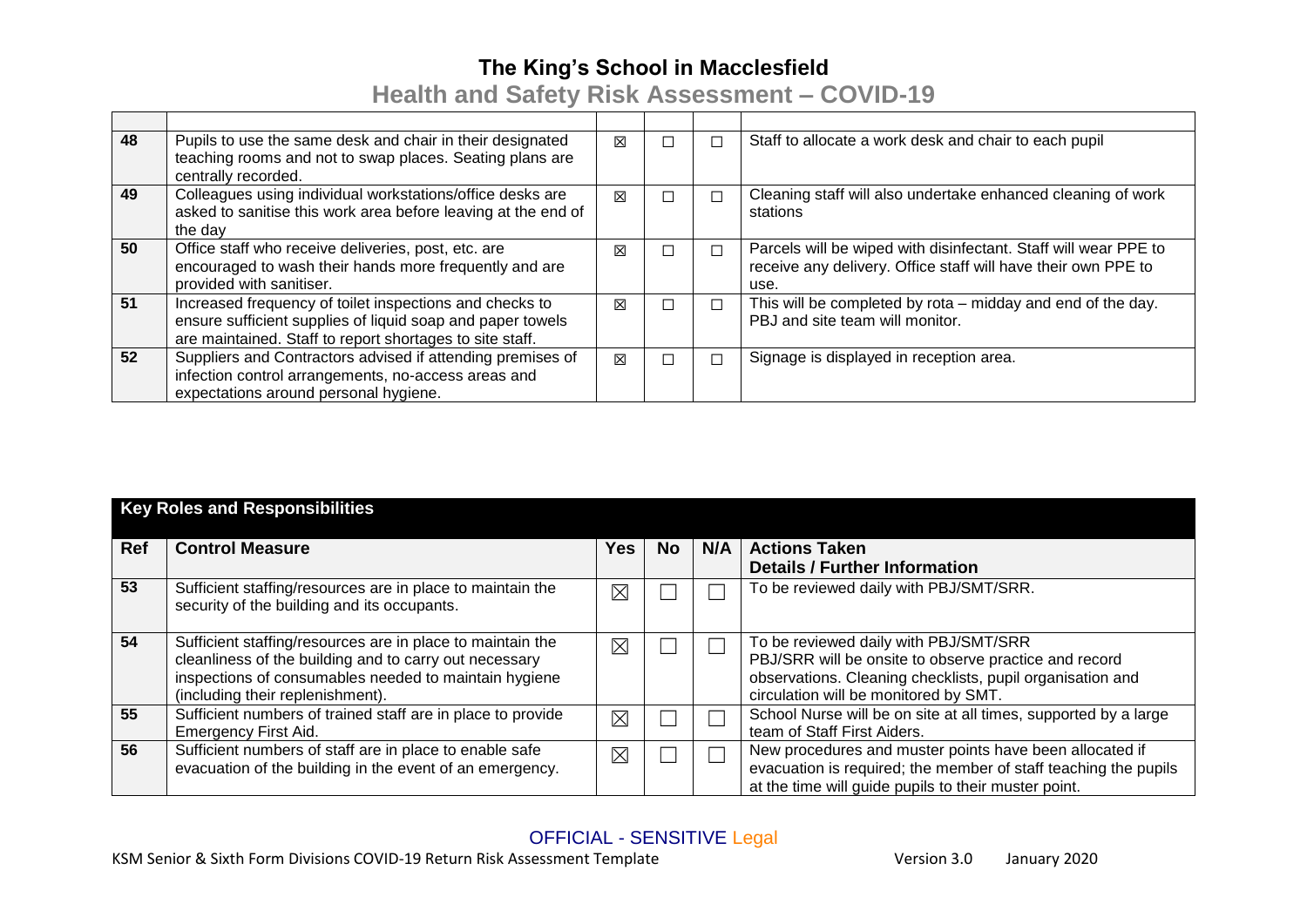# **Health and Safety Risk Assessment – COVID-19**

|            |                                                                                                                                                                                                                                                                                                                            |             |           |     | A full practice evacuation will be undertaken in the first week of<br>term.                                                                                                                                          |
|------------|----------------------------------------------------------------------------------------------------------------------------------------------------------------------------------------------------------------------------------------------------------------------------------------------------------------------------|-------------|-----------|-----|----------------------------------------------------------------------------------------------------------------------------------------------------------------------------------------------------------------------|
|            | <b>Statutory Premises Compliance and Maintenance</b>                                                                                                                                                                                                                                                                       |             |           |     |                                                                                                                                                                                                                      |
| <b>Ref</b> | <b>Control Measure</b>                                                                                                                                                                                                                                                                                                     | <b>Yes</b>  | <b>No</b> | N/A | <b>Actions Taken</b><br><b>Details / Further Information</b>                                                                                                                                                         |
| 57         | PPM (Planned Preventative Maintenance) work continues<br>to be delivered for critical building systems (Life-Safety)<br>including:<br>Fire Alarm and Detection<br><b>Powered Doors/Gates</b><br>Legionella and Water Testing<br><b>Electrical Safety</b><br><b>Gas Safety</b><br><b>PAT Testing</b><br>Asbestos Management | $\boxtimes$ |           |     | Routine maintenance to be completed out of hours and/or away<br>from pupils and staff<br>Prior to opening, all systems to be checked in sections of<br>school that have been closed (This is on the union checklist) |
| 58         | Defect Reporting arrangements are in place.                                                                                                                                                                                                                                                                                | ⊠           |           |     | All defects to be reported to sally.rawrees@kingsmac.co.uk as<br>per usual systems                                                                                                                                   |

#### **School Specific Transport**

| <b>Ref</b> | <b>Control Measure</b>                                                                                                                                                  | <b>Yes</b>  | <b>No</b> | N/A | <b>Actions Taken</b>                                                                                                                                                                                                                                                  |
|------------|-------------------------------------------------------------------------------------------------------------------------------------------------------------------------|-------------|-----------|-----|-----------------------------------------------------------------------------------------------------------------------------------------------------------------------------------------------------------------------------------------------------------------------|
|            |                                                                                                                                                                         |             |           |     | <b>Details / Further Information</b>                                                                                                                                                                                                                                  |
| 59         | Extra measures taken on school specific transport as 2m<br>social distancing is not always possible. Bus seating plans<br>are centrally located on Office 365 SMT area. | $\boxtimes$ |           |     | Pupils in Year 3 and above, and driver will wear face masks in<br>line with government guidance.<br>Pupils will hand sanitise on entry on to the bus and when<br>leaving the bus.<br>Pupils will spread out as much as is possible within the<br>confines of the bus. |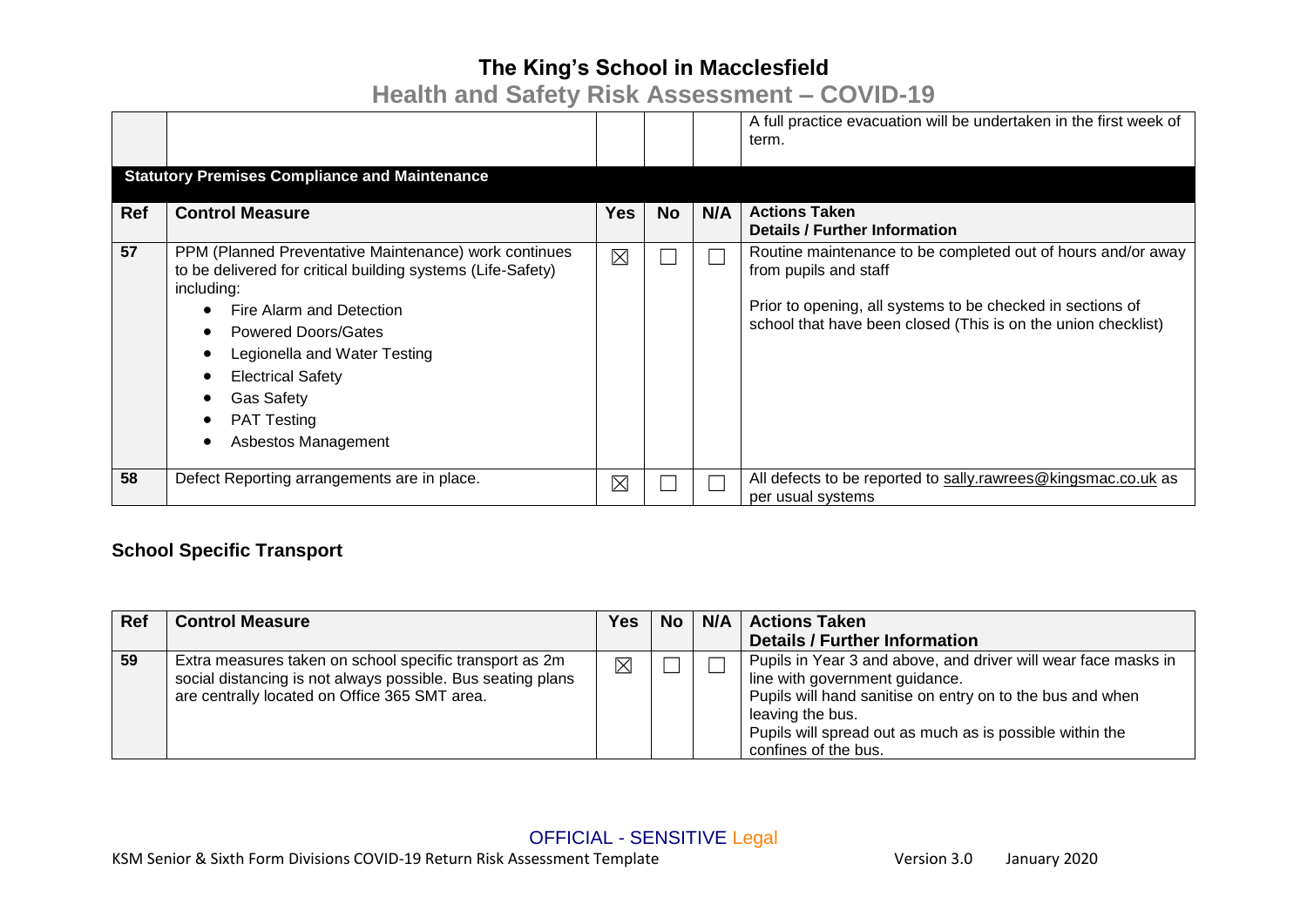### **Health and Safety Risk Assessment – COVID-19**

| 60 | The same groupings will be used for school transport each<br>day to limit mixing between pupils to limit the potential<br>spread of the virus. | $\boxtimes$ |  | Pupils will be part of the same daily groups using the bus and<br>not mix between buses. |
|----|------------------------------------------------------------------------------------------------------------------------------------------------|-------------|--|------------------------------------------------------------------------------------------|
| 61 | Buses are subject to regular cleaning to limit any potential<br>spread of virus                                                                | $\boxtimes$ |  | Buses are cleaned down and sanitised after each journey.                                 |

#### **Additional Statutory Compliance and Maintenance issues**

- SMT will monitor compliance with the Risk Assessment on a daily basis.
- Subsequent updates will then be provided, should practice need to be amended. Governors will receive the same updates at the same time via the Headmaster/JMSP.
- An additional Risk Assessment has been produced for the Testing Area and is shared with staff by PJC.

**Additional measures put in place in response to guidance issued for return to school on 8 March:**

- Pupils will be tested on-site with lateral flow tests prior to return to school and during w/c 8.3.21 in line with government guidance. Pupils will then move to regular home testing with lateral flow tests in line with guidance. On-site testing will be compliant with social distancing measures
- Staff will be tested with on-site lateral flow tests in line with guidance before moving to home testing
- Pupils, staff and parents fully briefed by school on how to undertake tests and report results. Named member of SMT designated to oversee and run testing (Paul Coop, Deputy Head Operations) and engagement with testing is actively promoted by the school
- Sports provision will continue to comply with guidance, prioritising use of large and outdoor spaces and complying with specific guidance from specialist bodies. Extra-curricular sport will resume with continued application of covid safety measures, including on Saturdays under leadership of DoS and DH Operations who consult updated guidance here: [https://www.gov.uk/guidance/coronavirus-covid-19-grassroots-sports-guidance](https://www.gov.uk/guidance/coronavirus-covid-19-grassroots-sports-guidance-for-safe-provision-including-team-sport-contact-combat-sport-and-organised-sport-events)[for-safe-provision-including-team-sport-contact-combat-sport-and-organised-sport-events](https://www.gov.uk/guidance/coronavirus-covid-19-grassroots-sports-guidance-for-safe-provision-including-team-sport-contact-combat-sport-and-organised-sport-events)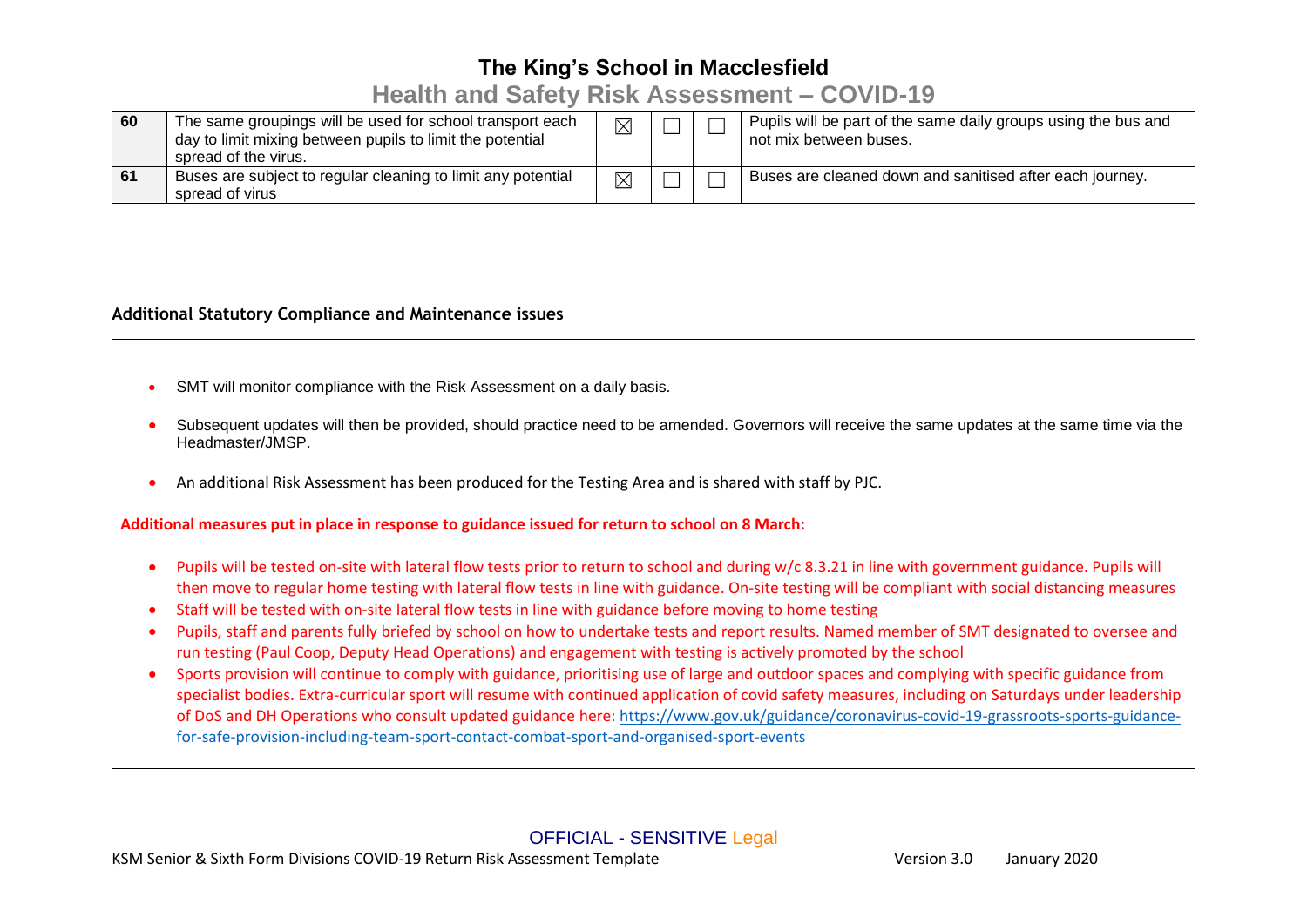## **The King's School in Macclesfield Health and Safety Risk Assessment – COVID-19**

- Music provision will resume under guidance including peri lessons for which a separate RA has been completed. Safer working guidance for music and performing arts is reviewed and followed by Director of Music working alongside DH Operation[s https://www.gov.uk/guidance/working](https://www.gov.uk/guidance/working-safely-during-coronavirus-covid-19/performing-arts)[safely-during-coronavirus-covid-19/performing-arts](https://www.gov.uk/guidance/working-safely-during-coronavirus-covid-19/performing-arts)
- Director of Finance has ensured compliance with regulations around re-opening of premises including legionella testing and held a H&S meeting to ensure regulations found here are in place in line with government guidance[: https://www.cibse.org/coronavirus-covid-19/emerging-from](https://www.cibse.org/coronavirus-covid-19/emerging-from-lockdown)[lockdown](https://www.cibse.org/coronavirus-covid-19/emerging-from-lockdown)
- Parents and staff reminded of rules governing return from foreign travel and that quarantining rules must be obeyed if returning from red list countries before attending school
- Staff appraisal and PRP processes have been paused and are under review.
- Wearing of school uniform is required but we are mindful of issues around supply of uniform items and a degree of flexibility is given
- Deputy Head Academic is leading a review of curriculum deficit in individual pupils and steps in hand to address this
- An online information and consultation evening was held with parents to consult on the new RSE policy in line with updated guidance
- Information has been shared with all stakeholders about keeping safe online and supporting mental health
- Deputy Head Academic (Richard Griffiths) is the named person with responsibility for online learning provision in the senior school and a statement of our remote learning has been placed on the school website in line with legal duty
- Guidance on managing behaviour of pupils on return to school taken into account and staff training delivered

|     | Any Additional Information and Control Measures (Detail Below) |     |           |     |                                                              |  |  |
|-----|----------------------------------------------------------------|-----|-----------|-----|--------------------------------------------------------------|--|--|
| Ref | <b>Control Measure</b>                                         | Yes | <b>No</b> | N/A | <b>Actions Taken</b><br><b>Details / Further Information</b> |  |  |
|     |                                                                |     |           |     |                                                              |  |  |
|     |                                                                |     |           |     |                                                              |  |  |
|     |                                                                |     |           |     |                                                              |  |  |

#### **School Leadership Use Only**

| Approved by     |                                    | Date of Approval |  |
|-----------------|------------------------------------|------------------|--|
| (Head Teacher/  | John Kennerley, Chair of Governors |                  |  |
| <b>Chair of</b> |                                    |                  |  |
| Governors)      |                                    |                  |  |